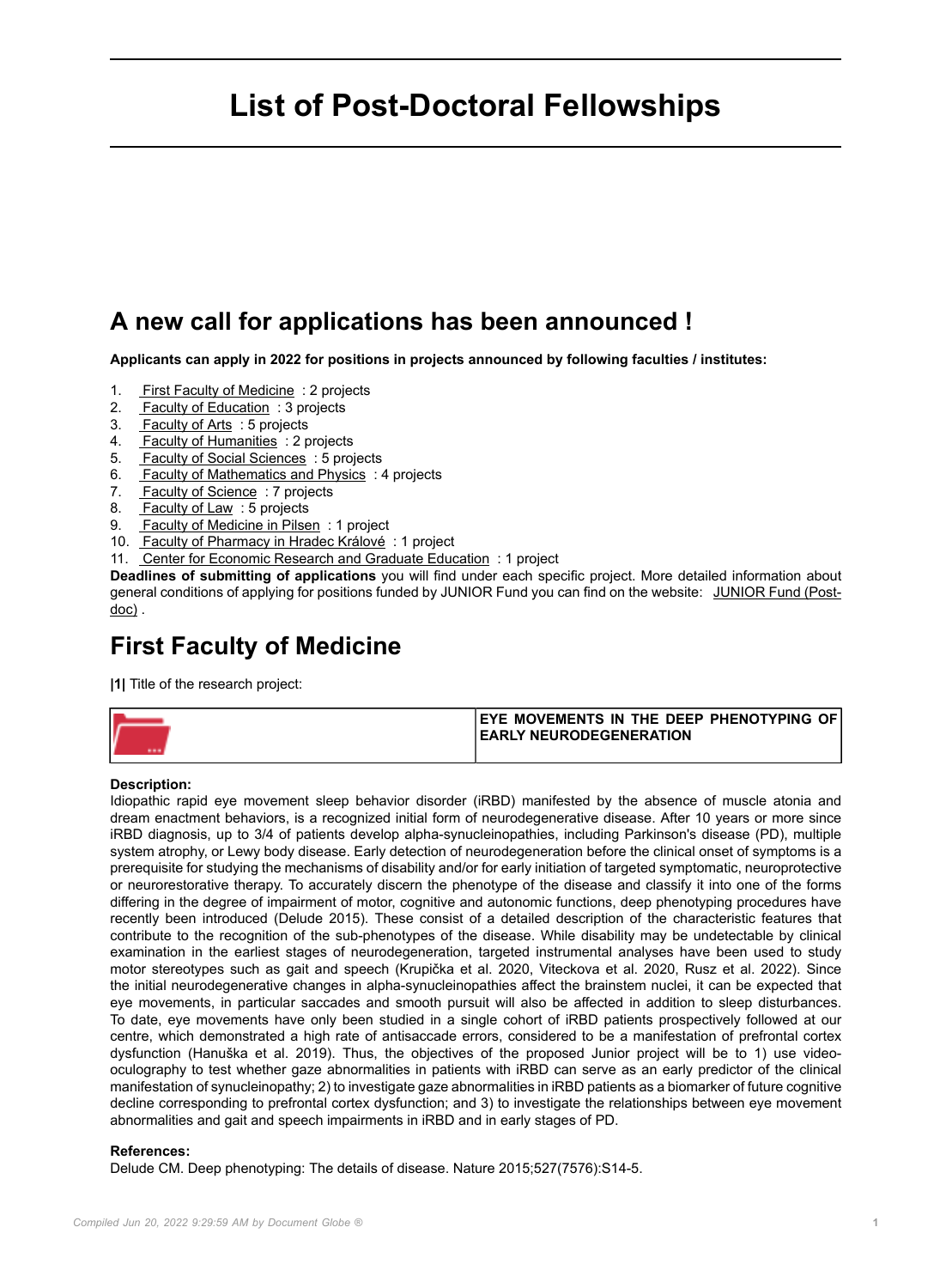Hanuška J, Rusz J, Bezdicek O, Ulmanová O, Bonnet C, Dušek P, Ibarburu V, Nikolai T, Sieger T, Šonka K, Růžička E. Eye movements in idiopathic rapid eye movement sleep behaviour disorder: High antisaccade error rate reflects prefrontal cortex dysfunction. J Sleep Res 2019;28(5):e12742.

Krupička R, Krýže P, Neťuková S, Duspivová T, Klempíř O, Szabó Z, Dušek P, Šonka K, Rusz J, Růžička E. Instrumental analysis of finger tapping reveals a novel early biomarker of parkinsonism in idiopathic rapid eye movement sleep behaviour disorder. Sleep Med 2020;75:45-49.

Rusz J, Janzen A, Tykalová T, Novotný M, Zogala D, Timmermann L, Růžička E, Šonka K, Dušek P, Oertel W. Dysprosody in Isolated REM Sleep Behavior Disorder with Impaired Olfaction but Intact Nigrostriatal Pathway. Mov Disord 2022;37(3):619-623.

Viteckova S, Rusz J, Krupicka R, Dusek P, Růžička E. Instrumental analysis of gait abnormalities in idiopathic rapid eye movement sleep behavior disorder. Mov Disord 2020;35(1):193-195.

### **Qualifications:**

- Ph.D. degree in neuroscience or related fields (up to 5 years from graduation)
- Ability to communicate in both spoken and written English, and at least basic Czech (to communicate with patients)
- High motivation, ability to conduct collaborative research

**Funding:** Position will be co-financed from projects funded by the Ministry of Health of the Czech Republic (AZV) and by Charles University (Cooperatio Neuroscience, Exceles).

**Workplace/Institution:** Department of Neurology, First Faculty of Medicine, Charles University and General University Hospital in Prague

**Supervisor:** Prof. Evžen Růžička, MD, DSc.

**E-mail of the supervisor:** [evzen.ruzicka@lf1.cuni.cz](mailto:evzen.ruzicka@lf1.cuni.cz)

**Position available from:** January 1, 2023

#### **Deadline date for applications:** July 18, 2022 **Applicants must submit** [required documents](https://cuni.cz/UKEN-178.html#10) **to**: Anna Jezberová [anna.jezberova@lf1.cuni.cz](mailto:anna.jezberova@lf1.cuni.cz)

\_\_\_\_\_\_\_\_\_\_\_\_\_\_\_\_\_\_\_\_\_\_\_\_\_\_\_\_\_\_\_\_\_\_\_\_\_\_\_\_\_\_\_\_\_\_\_\_\_\_\_\_\_\_\_\_\_\_\_\_\_\_\_\_\_\_\_\_\_\_\_\_\_\_\_\_\_

**|2|** Title of the research project:

|   | <b>THE</b>                   | <b>BIOLOGICAL</b> | <b>RHYTHMS</b> | <b>AFFECTED</b> | DV. |  |  |
|---|------------------------------|-------------------|----------------|-----------------|-----|--|--|
| V | <b>IMUSCARINIC RECEPTORS</b> |                   |                |                 |     |  |  |
|   |                              |                   |                |                 |     |  |  |

### **Description:**

Muscarinic receptors (MRs) are typical members of the G protein-coupled receptor (GPCR) family and exist in five subtypes from M1 to M5. MRs are involved in many functions, such as learning [1], spinal locomotor networks [2], locomotion [3], biological rhythms [4], cardiovascular physiology [5], bronchoconstriction [6], and gastrointestinal tract functions [7], and they are also involved in pathologies, such as schizophrenia [8] and Parkinson's disease [3].

Recently, the role of MRs in biological rhythm regulation was determined [9-11].

The project aims to study the specific role of MR subtypes in the biological rhythms, mainly motor activity, temperature, and heart rate. As the differences have been identified between males and females, another aspect of the project will be the role of sex hormones in the regulation of specific biological rhythms. The second part of the project will be the comparison of behavior dependency on biological rhythm. The identification of brain structures responsible for biological rhythm regulation will be another aim of the present project. As another aspect of biological rhythm regulation, the biological rhythm of key cholinergic molecules (MRs, acetylcholinesterases, choline transporter, vesicular acetylcholine transporter) will be studied too. The project will comprise neurochemical, receptor binding, behavioral, and telemetry experiments with specific treatments with sex hormones.

### **References:**

1. Fernández de Sevilla, D.; Nú?ez, A.; Bu?o, W. Muscarinic Receptors, from Synaptic Plasticity to its Role in Network Activity. Neuroscience 2021, 456, 60-70, doi: <https://doi.org/10.1016/j.neuroscience.2020.04.005> .

2. Mille, T.; Quilgars, C.; Cazalets, J.-R.; Bertrand, S.S. Acetylcholine and spinal locomotor networks: The insider. Physiological Reports 2021, 9, e14736, doi: <https://doi.org/10.14814/phy2.14736> .

3. Ztaou, S.; Amalric, M. Contribution of cholinergic interneurons to striatal pathophysiology in Parkinson's disease. Neurochem. Int. 2019, 126, 1-10, doi: <https://doi.org/10.1016/j.neuint.2019.02.019> .

4. Myslivecek, J.; Farar, V.; Valuskova, P. M(4) muscarinic receptors and locomotor activity regulation. Physiol. Res. 2017, 66, S443-s455.

5. Saternos, H.C.; Almarghalani, D.A.; Gibson, H.M.; Meqdad, M.A.; Antypas, R.B.; Lingireddy, A.; AbouAlaiwi, W.A. Distribution and Function of the Muscarinic Receptor Subtypes in the Cardiovascular System. Physiol. Genomics 2017, doi: [10.1152/physiolgenomics.00062.2017](http://10.1152/physiolgenomics.00062.2017) .

6. Kistemaker, L.E.M.; Gosens, R. Acetylcholine beyond bronchoconstriction: roles in inflammation and remodeling. Trends Pharmacol. Sci. 2015, 36, 164-171, doi: <http://dx.doi.org/10.1016/j.tips.2014.11.005> .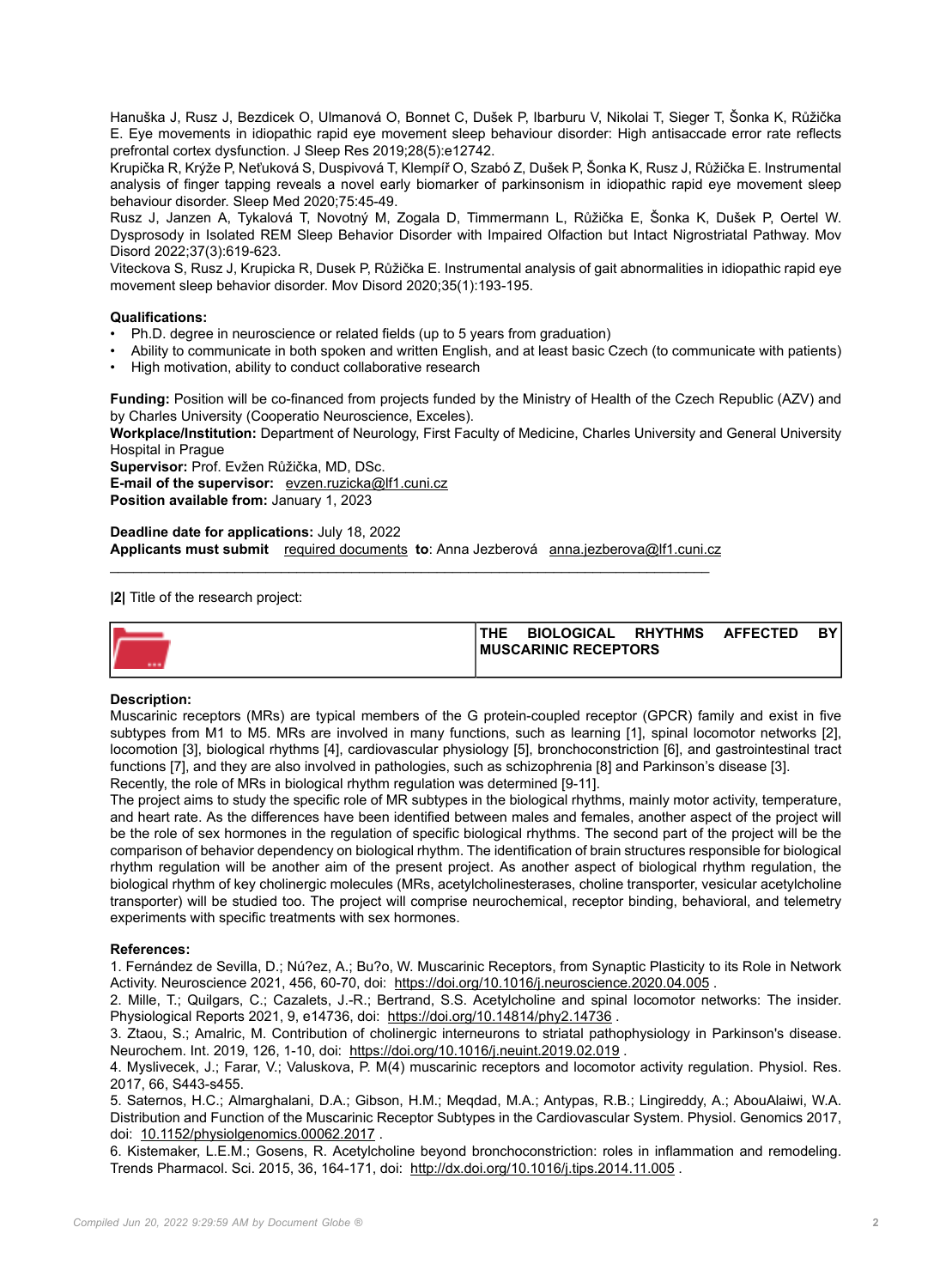7. Tobin, G.; Giglio, D.; Lundgren, O. Muscarinic receptor subtypes in the alimentary tract. J. Physiol. Pharmacol. 2009, 60, 3-21.

8. Dean, B.; Scarr, E. Muscarinic M1 and M4 receptors: Hypothesis driven drug development for schizophrenia. Psychiatry Res. 2020, 288, 112989, doi: <https://doi.org/10.1016/j.psychres.2020.112989> .

9. Riljak, V.; Janisova, K.; Myslivecek, J. Lack of M4 muscarinic receptors in the striatum, thalamus and intergeniculate leaflet alters the biological rhythm of locomotor activity in mice. Brain Struct Funct 2020, 225, 1615–1629, doi:10.1007/ s00429-020-02082-x.

10. Valuskova, P.; Riljak, V.; Forczek, S.T.; Farar, V.; Myslivecek, J. Variability in the Drug Response of M4 Muscarinic Receptor Knockout Mice During Day and Night Time. Front. Pharmacol. 2019, 10, doi:10.3389/fphar.2019.00237.

11. Valuskova, P.; Forczek, S.T.; Farar, V.; Myslivecek, J. The deletion of M4 muscarinic receptors increases motor activity in females in the dark phase. Brain Behav 2018, 8, e01057, doi:10.1002/brb3.1057.

## **Qualifications:**

Ph.D. in neurosciences, physiology, cell biology, biochemistry or equivalent. Prior experience with behaviour research and neurochemistry will be appreciated.

**Funding:** Charles University Program Cooperatio **Workplace:** Institute of Physiology, 1st Faculty of Medicine, Laboratory of Neurosciences **Supervisor:** Jaromir Myslivecek, M.D., Ph.D. **Position available from:** January 1, 2023

**Deadline date for applications:** July 18, 2022 **Applicants must submit** [required documents](https://cuni.cz/UKEN-178.html#10) **to**: Anna Jezberová [anna.jezberova@lf1.cuni.cz](mailto:anna.jezberova@lf1.cuni.cz)

## **Faculty of Education**

**|1|** Title of the research project:



The way the textbook addresses the student influences the whole learning process. Therefore, it is necessary to analyse how the authors of the textbooks formulate their instructions, evaluations and forms of address in the mother tongue textbooks. Communication is the process between the author's intention (illocutionary force) and the addressee's interpretation (perlocutionary effect). The authors have the best intentions but the students' interpretation may be different than expected. The post-doc researcher's topic would be to analyse the communicative strategies used in their mother tongue textbooks and their impact on readers. The analysis will be based on the pragmatic linguistics paradigm and speech act theory. Politeness strategies and directness of speech acts will be analysed in detail.

**Workplace:** Department of Czech language (Faculty of Education, Charles University) **Supervisor:** doc. PhDr. Pavla Chejnová, Ph.D. **E-mail:** [pavla.chejnova@pedf.cuni.cz](mailto:pavla.chejnova@pedf.cuni.cz) **Position available from:** January 1, 2023

\_\_\_\_\_\_\_\_\_\_\_\_\_\_\_\_\_\_\_\_\_\_\_\_\_\_\_\_\_\_\_\_\_\_\_\_\_\_\_\_\_\_\_\_\_\_\_\_\_\_\_\_\_\_\_\_\_\_\_\_\_\_\_\_\_\_\_\_\_\_\_\_\_\_\_\_\_

## **Deadline date for applications:** July 31, 2022

**Applicants must submit** [required documents](https://cuni.cz/UKEN-178.html#10) **to:** Lothar Filip Rudorfer [lotharfilip.rudorfer@pedf.cuni.cz](mailto:lotharfilip.rudorfer@pedf.cuni.cz) (faculty coordinator of the Junior Fund)

[Post-Doctoral Fellowships \(Junior Fund\) at the Faculty of Education](https://pedf.cuni.cz/PEDFEN-218.html)

**|2|** Title of the research project:

| --- | l"GOOD QUESTION" IN MATHEMATICS AND SCIENCE<br><b>EDUCATION</b> |
|-----|-----------------------------------------------------------------|
|     |                                                                 |

Communication plays a crucial role in mathematics and science education. One of the methods to support creative and analytical thinking is the Good questions method. Good questions are a specific type of open question that must meet the following criteria (Sullivan and Lilburn, 2010): a) there exist several answers that can be accepted; b) more than a mere reference to known facts is required; c) discussion is provoked; c) includes a motivational function in lifelong education; d) students may learn something when they answer it and/or discuss it; and, e) teachers can learn something about their pupils from the pupils' answers. The method of Good Questions is developed by a team of experts from the Department of Mathematics and Mathematical Education and the Department of Biology and Environmental Studies. We look for a postdoc with experience in qualitative research.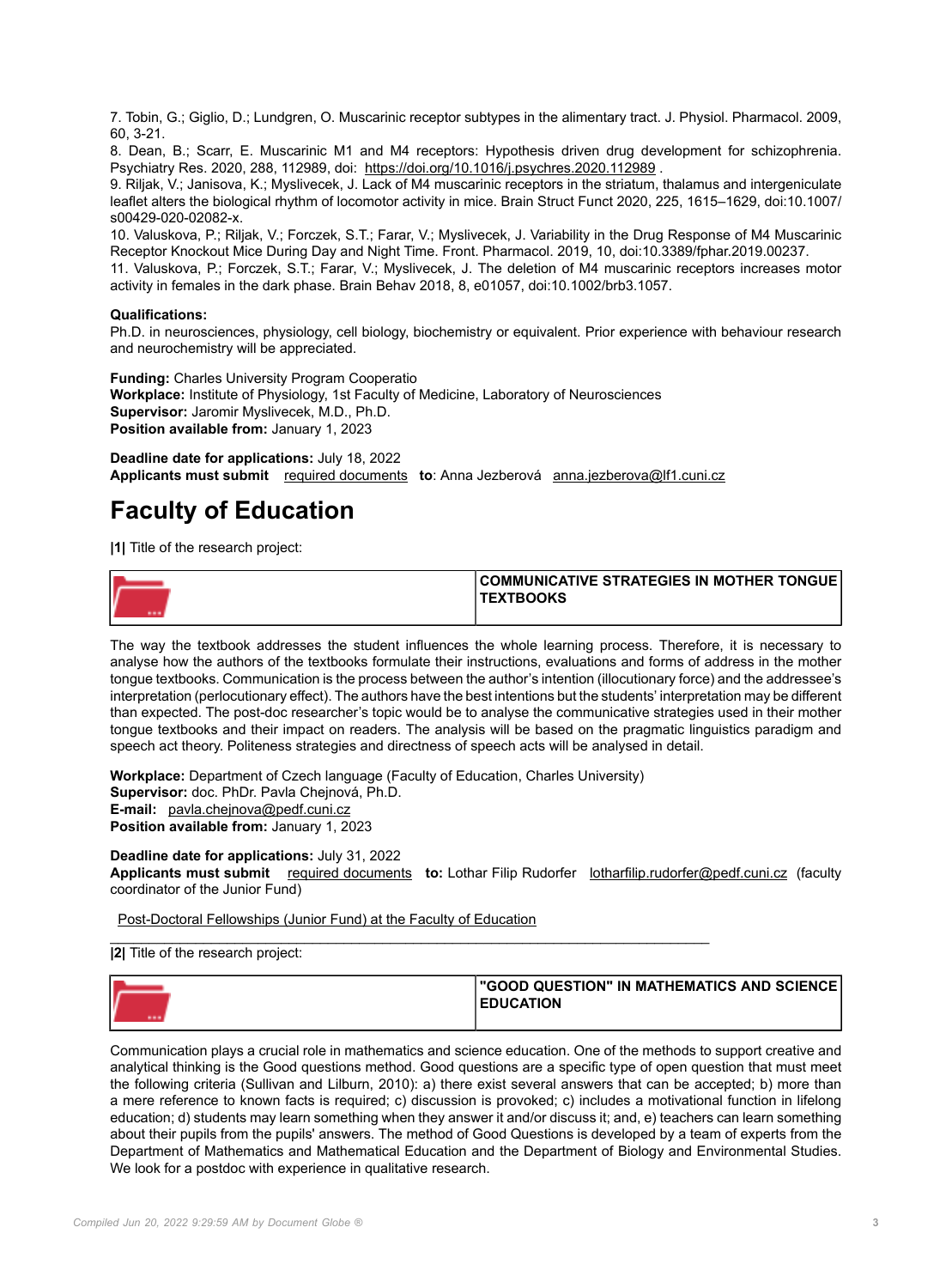**Workplace:** Department of Mathematics and Mathematical Education (Faculty of Education, Charles University) **Supervisor:** Assoc. Prof. Antonín Jančařík, Ph.D. **E-mail:** [antonin.jancarik@pedf.cuni.cz](mailto:antonin.jancarik@pedf.cuni.cz) **Position available from:** January 1, 2023

**Deadline date for applications:** July 31, 2022 **Applicants must submit** [required documents](https://cuni.cz/UKEN-178.html#10) **to:** Lothar Filip Rudorfer [lotharfilip.rudorfer@pedf.cuni.cz](mailto:lotharfilip.rudorfer@pedf.cuni.cz) (faculty coordinator of the Junior Fund)

[Post-Doctoral Fellowships \(Junior Fund\) at the Faculty of Education](https://pedf.cuni.cz/PEDFEN-218.html)

**|3|** Title of the research project:



\_\_\_\_\_\_\_\_\_\_\_\_\_\_\_\_\_\_\_\_\_\_\_\_\_\_\_\_\_\_\_\_\_\_\_\_\_\_\_\_\_\_\_\_\_\_\_\_\_\_\_\_\_\_\_\_\_\_\_\_\_\_\_\_\_\_\_\_\_\_\_\_\_\_\_\_\_

The Department of Psychology is strongly focused on mechanisms of school learning and underlying processes relevant to educational and school psychology. Our research projects focus on different groups of actors (students, teachers, parents, school psychologists, etc.) and on different 0topics (cognition, communication, identity, development, the conceptualization of failure and success, etc.). Many students have a difficult background or get in trouble during schooling. They face a variety of challenges related to their cognition and emotions, self-esteem, social relationships, and developmental needs. This places also great demands on adults inside (teachers, headmasters, school counselors) and outside the school (parents, local authorities, etc.) who need to be educated and supported. Psychology can help address this challenging situation. As the Department of Psychology, we welcome proposals for postdoc projects that would suit the above focus and complement the existing research developed by our team. Proposals should seek to describe the current needs of schools and their actors, name critical areas, analyze their changes and formulate appropriate recommendations that would increase the effectiveness of learning and teaching. The research proposals can focus on students (different subgroups as socially disadvantaged, with specific cultural background, mentally challenged, learning disabled, gifted, etc.), teachers or parents (their attitudes, competencies, identities, or practices), or it can combine these groups of actors.

**Workplace:** Department of Psychology (Faculty of Education, Charles University) **Supervisor:** Assoc. Prof. Irena Smetáčková, Ph.D. **E-mail:** [irena.smetackova@pedf.cuni.cz](mailto:irena.smetackova@pedf.cuni.cz) **Position available from:** January 1, 2023

**Deadline date for applications:** July 31, 2022 **Applicants must submit** [required documents](https://cuni.cz/UKEN-178.html#10) **to:** Lothar Filip Rudorfer [lotharfilip.rudorfer@pedf.cuni.cz](mailto:lotharfilip.rudorfer@pedf.cuni.cz) (faculty coordinator of the Junior Fund)

[Post-Doctoral Fellowships \(Junior Fund\) at the Faculty of Education](https://pedf.cuni.cz/PEDFEN-218.html)

## **Faculty of Arts**

**|1|** Title of the research project:

| <b>ISOCIAL AND RELIGIOUS TRANSFORMATIONS</b><br>IN I |
|------------------------------------------------------|
| <b>IEARLY MEDIEVAL CENTRAL EUROPE</b>                |
|                                                      |

The Department of Archaeology invites applications for a postdoc position combining approaches of archaeology, cultural and social history/anthropology, and religious history. The researcher will focus on the relations between social and religious transformations in 9-13th c. Central Europe, with a particular focus on frontier zones and contact zones, or state formation and Christianisation. He or she should be ready to take part in the activities and ongoing projects of the Department, especially in the as well as those of the interdisciplinary Centre for the Study of the Middle Ages at the Faculty of Arts.

The researcher is expected to take part in teaching at least one seminar per semester. He or she is also expected to publish at least one high-quality article in a database journal per academic year, and, by the end of the project, have a substantial research project submitted on behalf of the Faculty of Arts.

### **What do we offer?**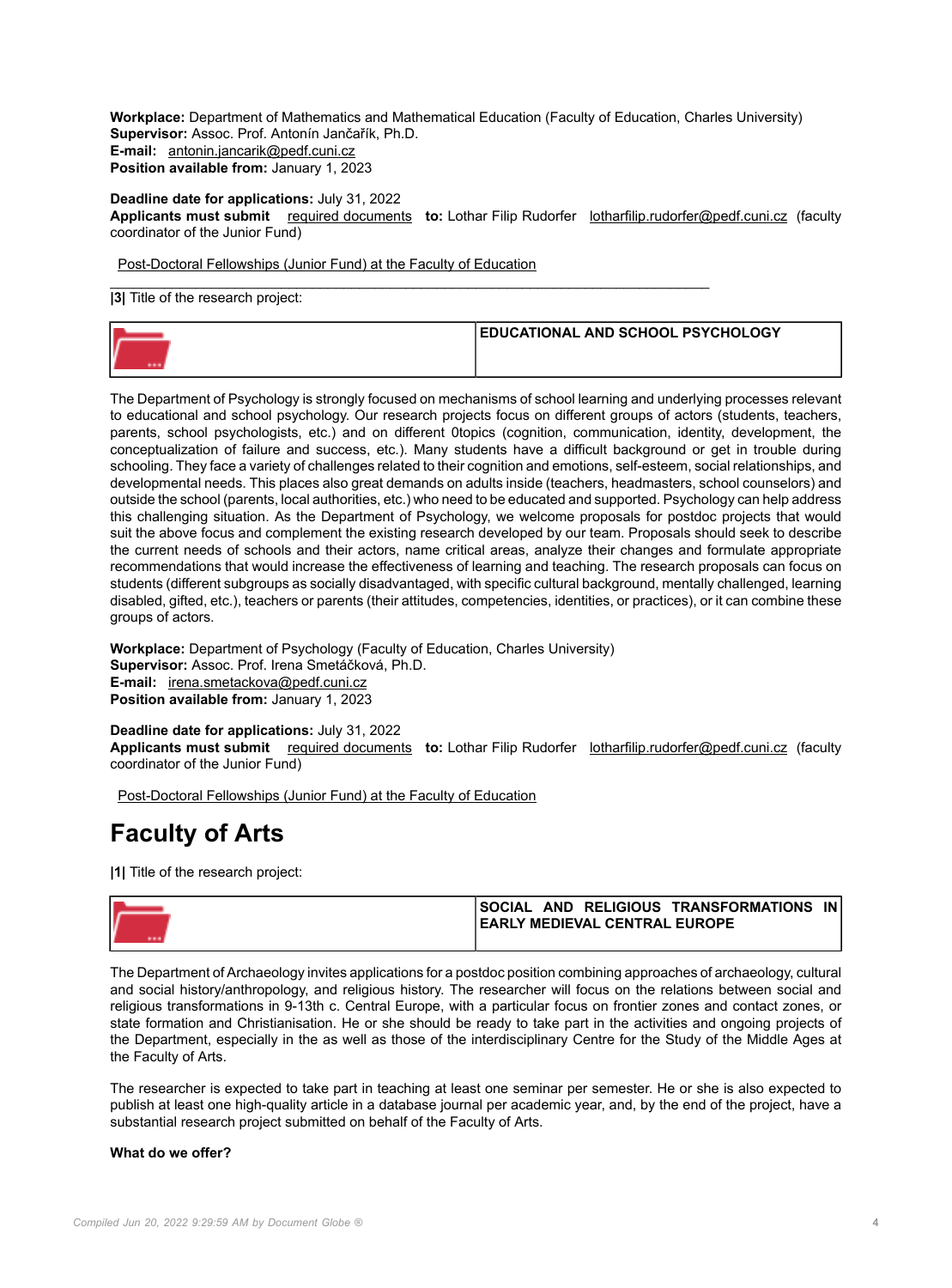- The post includes a two-year contract in Prague (i.e., 2023 and 2024) Participation in the ongoing projects of the Department (Linguistic and cultural dynamics in a frontier society: 'New perspectives on northeastern Bavaria and western Bohemia in the Early Middle Ages', Empowering the Voiceless. The Role of the Rural Population in State Building and Christianisation in East-Central Europe
- Teaching opportunities in relevant courses
- Training in Digital Humanities connected to the project work

## **Profile of an ideal candidate:**

- Ph.D. degree in archaeology, history or medieval studies (less than 5 years since graduation)
- Research interest and publication track record particularly in the field of social and cultural history and religious studies
- Experience in Digital Humanities, particularly GIS applications
- Teaching experience is welcome
- Excellent knowledge of English (FCE equivalent or better)
- Strong research skills, creativity, motivation and ability to participate in large research networks
- Due to tax specification, the candidate cannot be employed in any other country than Czech Republic in course of the postdoctoral period

### **The applicants should submit:**

- [All documents](https://cuni.cz/UKEN-178.html#10) required by the Charles University's Junior Fund
- Research proposal (max. 5 standard pages)
- Sample syllabi of two proposed courses/seminars

**Salary: Equivalent to 2000 EUR/month Workplace:** Department of Archaeology (Faculty of Arts, Charles University) **Supervisor:** Assoc. Prof. PhDr. Tomáš Klír, Ph.D. **Contact:** [tomas.klir@ff.cuni.cz](mailto:tomas.klir@ff.cuni.cz) **Phone**: +420 221 619 437 **Position available from:** January 1, 2023

**Deadline for applications:** July 15, 2022 Applicants must submit [required documents](https://cuni.cz/UKEN-178.html#10) to: [tomas.klir@ff.cuni.cz](mailto:tomas.klir@ff.cuni.cz) (project supervisor)

 $\_$  , and the set of the set of the set of the set of the set of the set of the set of the set of the set of the set of the set of the set of the set of the set of the set of the set of the set of the set of the set of th **|2|** Title of the research project:

|  | <b>IPOSTDOCTORAL</b><br><b>PHILOSOPHY</b> | <b>POSITION</b> | IN | <b>MEDIEVALI</b> |
|--|-------------------------------------------|-----------------|----|------------------|
|  |                                           |                 |    |                  |

The Institute of Philosophy and Religious Studies is seeking a highly qualified international post-doc researcher in the field of medieval philosophy. Her/his research project will focus on one or more of these areas of specialization: theories of intentionality and person, doctrines of the soul, will and freedom, readings of the Aristotelian corpus and its transformations up to Modern Age (13th-17thcenturies). Archivistic and paleographic skills as well as the ability to work interdisciplinarily are welcome, but not essential. The successful candidate is expected to carry out independent research and teach one course per semester in English, French or German. She or he is also expected to engage in active cooperation with the host institution, as well as in the organization of international workshops and seminars revolving around her/his research. She or he is also expected to publish a series of high-quality articles in peer-reviewed journals, dedicated to the host institution. Moreover, by the end of the project, the successful candidate will be encouraged to apply for a research grant (to be further discussed with the host institution).

**The scheme:** The Institute of Philosophy and Religious Studies will select by the end of July the names of three successful candidates. The final decision though will be made by the Charles University's Research Board. The selection will be based upon CV, publications and titles. **For more details about the scheme:** <https://cuni.cz/UKEN-178.html>

The main goal of the fellowship is that of developing a synergy between the candidate and the Institute of Philosophy and Religious Studies. For any questions or doubts, please contact [anna.tropia@ff.cuni.cz](mailto:anna.tropia@ff.cuni.cz) .

### **Profile of an ideal candidate:**

- Completed PhD degree (no more than 5 years since its obtention).
- Excellent command of English (FCE equivalent or better).
- Strong background in History of Medieval, Renaissance, Early Modern Philosophy.
- Ability to carry out collaborative research.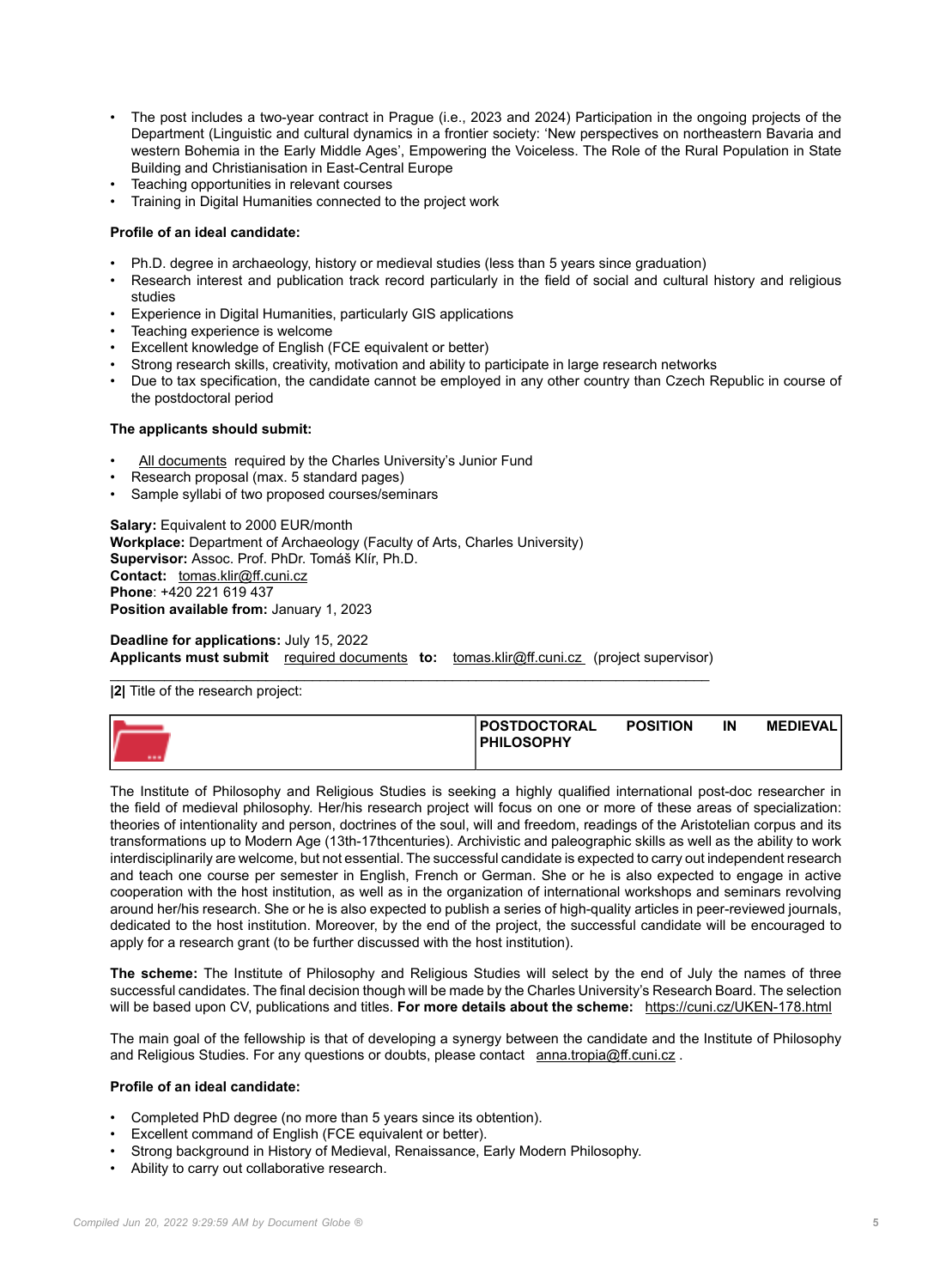## **The applicants should submit:**

- [All documents](https://cuni.cz/UKEN-178.html#10) required by the Charles University's Junior Fund
- Short research proposal (max 4 pages)
- Curriculum vitae
- Two samples of publications (articles or chapters of book) relevant to the position

**Salary:** Equivalent to 2000 EUR/month

**Workplace:** Institute of Philosophy and Religious Studies (Faculty of Arts, Charles University): [https://ufar.ff.cuni.cz/](https://ufar.ff.cuni.cz/cs/o-ufaru/) [cs/o-ufaru/](https://ufar.ff.cuni.cz/cs/o-ufaru/)

**Supervisor:** Assoc. Prof**.** Jan Palkoska, Ph.D.

**Position available from:** January 1, 2023 (for 24 months)

**Deadline date for applications:** July 12, 2022 **Applicants are expected to submit** [required documents](https://cuni.cz/UKEN-178.html#10) **to:** [anna.tropia@ff.cuni.cz](mailto:anna.tropia@ff.cuni.cz)

#### $\_$  , and the set of the set of the set of the set of the set of the set of the set of the set of the set of the set of the set of the set of the set of the set of the set of the set of the set of the set of the set of th **|3|** Title of the research project:

|  | <b>STUDIES</b> |  | POSTDOCTORAL POSITION IN IBERO-AMERICANI |
|--|----------------|--|------------------------------------------|
|  |                |  |                                          |

Centre for Ibero-American Studies is seeking a qualified post-doctoral researcher oriented towards high quality research, with interest in current culture wars in Latin America. The researcher is expected to focus on the topics that form part of recent changes in political landscape of Latin American countries (either in a broader comparative perspective, or with a focus on a single case, with Brazil being the preferred country in the latter case), i.e. the growth in radical right-wing parties, illiberal and anti-LGBT discourse, radical evangelical and Pentecostal view of the politics, rejection of the "traditional" political actors, anti-indigenist and anti-environmental policies, praising the authoritarian past and authoritarian politics in general. The methodology should be adopted to both discursive and actor based research, as well as neo-institutionalist and structural approach.

At the level of the research, the researcher is expected to publish at least one high quality article in a database journal per academic year (at least one indexed in the WoS), actively collaborate with the researchers from the Centre for Strategic Regions (Faculty of Arts), and participate in some of the activities of the Centre of Ibero-American Studies (active participation in doctoral seminar, workshops, conferences etc.). At the level of teaching she/he is expected to teach one optional course per academic semester.

The main goal of the fellowship is to carry out outstanding research and collaborate with other specialists on the topic of culture wars at Charles University.

### **Profile of an ideal candidate:**

- Completed Ph.D degree (no more than 5 years since its award).
- Excellent command of English and Spanish/Portuguese
- Strong background in contemporary history of Latin America, Latin American politics and either political sociology/ comparative politics, or discourse analysis/cultural studies
- Ability to carry out collaborative research.

### **The applicants should submit:**

- [All documents](https://cuni.cz/UKEN-178.html#10) required by the Charles University's Junior Fund
- Short research proposal (max 4 pages)
- Curriculum vitae
- Two samples of publications (articles or book chapters) relevant to the position

**Salary:** Equivalent to 2,000 EUR/month **Workplace:** Centre of Ibero-American Studies, Faculty of Arts **Contact:** PhDr. Radek Buben, Ph.D. **E-mail:** [radek.buben@ff.cuni.cz](mailto:radek.buben@ff.cuni.cz) **Phone:** +420 608 925 142 **Position available from:** January 1, 2023 (for 24 months)

**Deadline for applications:** July 15, 2022 **Applicants must submit** [required documents](https://cuni.cz/UKEN-178.html#10) **to:** [radek.buben@ff.cuni.cz](mailto:radek.buben@ff.cuni.cz)

 $\_$  , and the set of the set of the set of the set of the set of the set of the set of the set of the set of the set of the set of the set of the set of the set of the set of the set of the set of the set of the set of th **|4|** Title of the research project: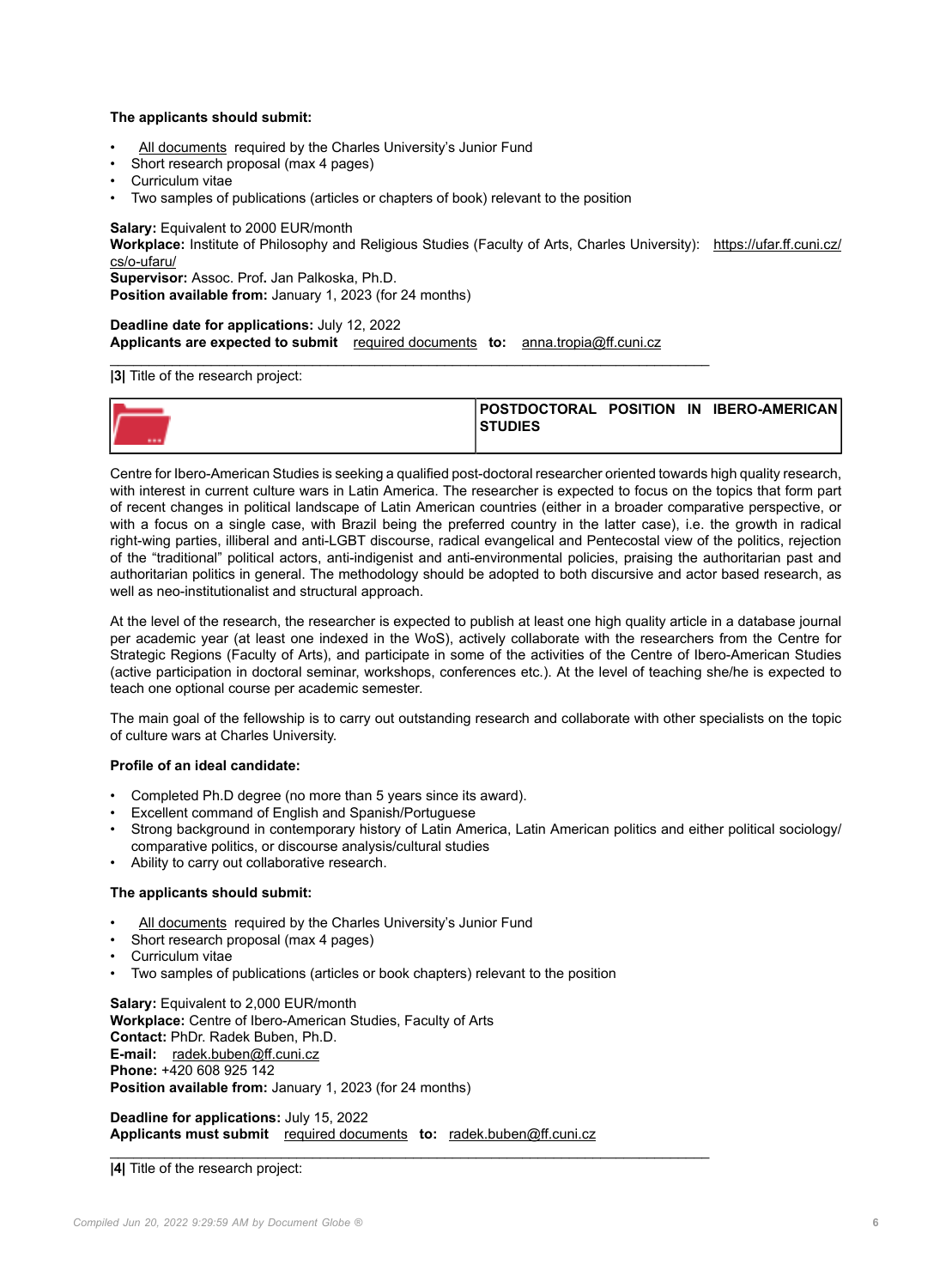| <b>GREEK AND/OR LATIN STUDIES</b> |
|-----------------------------------|
|                                   |
|                                   |

The Institute of Greek and Latin Studies is seeking a highly qualified international post-doc researcher in the field of Greek and/or Latin Studies (Philology, Cultural and Literature Studies, Linguistics, History). Focus on one of these areas is desirable:

- Ancient Greek History

- Modern Greek Studies, especially Linguistics

The successful candidate is expected to take part in teaching at least one seminar per semester. He or she is also expected to publish at least one high quality article in a database journal per academic year, and, by the end of the project, have a substantial research project submitted on behalf of the Faculty of Arts (to be further discussed with the host institution). She or he is also expected to engage in active cooperation with the host institution, as well as in the organization of international workshops and seminars revolving around her/his research.

The main goal of the fellowship is that of developing a synergy between the candidate and the Institute of Greek and Latin Studies. For any questions or doubts, please contact [martin.bazil@ff.cuni.cz](mailto:martin.bazil@ff.cuni.cz).

## **Profile of an ideal candidate:**

- Ph.D. degree (less than 5 years since graduation) in Greek/Latin Studies
- Research interest and publication track record
- Previous participation in international projects and interdisciplinary research, experience with preparing project proposals
- Teaching experience is welcome
- Fluent knowledge of English (FCE equivalent or better)
- Strong research skills, creativity, motivation and ability to participate in large research networks
- Due to tax specification, the candidate cannot be employed in any other country than Czech Republic in course of the postdoctoral period

## **The applicants should submit:**

- [All documents](https://cuni.cz/UKEN-178.html) required by the Charles University's Junior Fund
- A one-page cover letter introducing yourselves
- A two-page description of the proposed project
- Sample syllabi of two proposed courses/seminars

**Salary:** Equivalent to 2000 EUR/month **Workplace:** Institute of Greek and Latin Studies, Faculty of Arts, Charles University (Celetná 20, Prague 1) **Supervisor:** Mgr. Martin Bažil, Ph.D. (Head of the Institute) **E-mail:** [martin.bazil@ff.cuni.cz](mailto:martin.bazil@ff.cuni.cz) **Phone:** +420 221 619 739 **Position available from:** January 2023

**Deadline for applications:** July 15, 2022 **Applicants are expected to submit** [required documents](https://cuni.cz/UKEN-178.html#10) **to:** [eva.zezulkova@ff.cuni.cz](mailto:eva.zezulkova@ff.cuni.cz)

\_\_\_\_\_\_\_\_\_\_\_\_\_\_\_\_\_\_\_\_\_\_\_\_\_\_\_\_\_\_\_\_\_\_\_\_\_\_\_\_\_\_\_\_\_\_\_\_\_\_\_\_\_\_\_\_\_\_\_\_\_\_\_\_\_\_\_\_\_\_\_\_\_\_\_\_\_ **|5|** Title of the research project:

| LEGAL AND INSTITUTIONAL TRANSLATION |
|-------------------------------------|
|                                     |

The Institute of Translation Studies, Charles University, Prague, offers a vacant position of a post-doctoral fellow. The area of research is legal and institutional translation in the broad sense. The project may focus on a particular domain such as EU translation, translation for national authorities, sworn translation, legal terminology or legal discourse. Preference will be given to candidates whose first language is English, French or German, and who would be able to study legal translations into one of these languages from the standpoint of the recipient culture. The research may include both quantitative and qualitative research as well as targeted enquiry using surveys and structured interviews. The research findings, after publication, will enrich the understanding of legal and institutional translation at large.

## **What do we offer?**

• The post includes a two-year contract in Prague (i.e., 2023 and 2024), under financial conditions competitive in the Czech Republic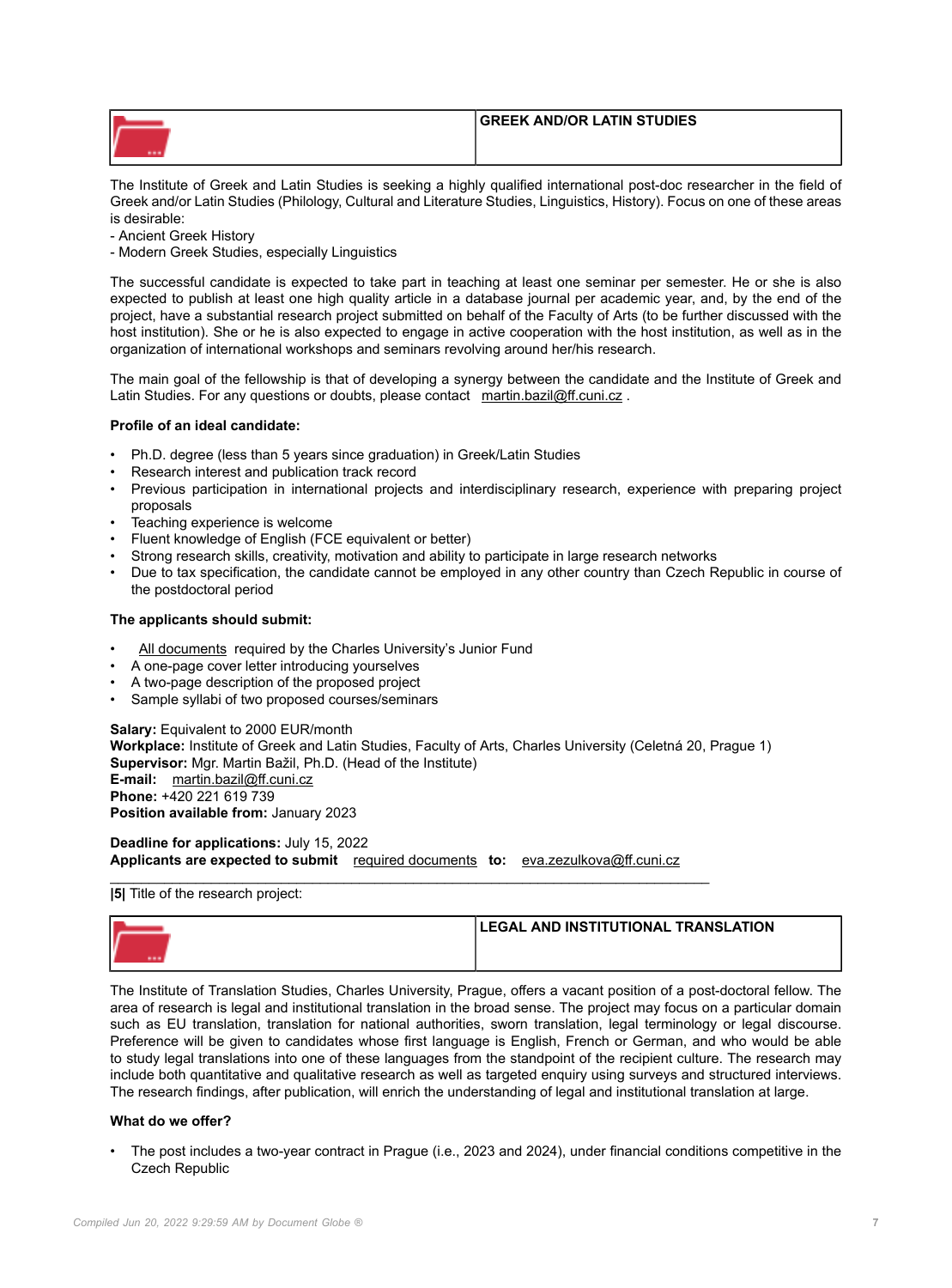- Teaching opportunities in relevant courses
- Opportunity to get involved in the Institute's Ph.D. study programme as lecturer and/or co-supervisor
- Participation in conferences and training offered by the EMT (European Masters in Translation) network (the Institute is EMT member)
- Possible involvement in a national research project focusing on the translation of legal texts between Czech and French (if granted, the project will start in 2023)

## **Expectations:**

- The researcher will teach at least one seminar on either undergraduate or postgraduate level every semester (topics to be discussed)
- Two publications in IF academic journals
- Drafting and submitting an application for international research funding (subject to availability of funding opportunities and/or specific calls), which will involve other colleagues from the Institute as well
- Involvement in organizing local scientific events

### **Profile of an ideal candidate:**

- Eligibility for a post-doc position (max. 5 years after Ph.D. on Jan 1, 2023)
- Degree and/or thorough qualification in the area of Translation Studies and/or in a related field
- Preference will be given to candidates having English, French or German as their first language
- Due to tax specification, the candidate cannot be employed in any other country than Czech Republic in course of the postdoctoral period

#### **The applicants should submit:**

- [All documents r](https://cuni.cz/UKEN-178.html#10)equired by the Charles University's Junior Fund
- A one-page cover letter introducing yourselves
- A two-page description of the proposed project

**Salary: Equivalent to 2000 EUR/month Workplace:** Institute of Translation Studies, Faculty of Art, Charles University **Supervisor:** PhDr. Bc. Tomáš Svoboda, PhD. **E-mail:** [tomas.svoboda@ff.cuni.cz](mailto:tomas.svoboda@ff.cuni.cz) **Phone:** +420 221 619 535 **Position available from:** January 1, 2023

**Deadline for applications:** July 15, 2022 **Applicants must submit** [required documents](https://cuni.cz/UKEN-178.html#10) **to:** [tomas.svoboda@ff.cuni.cz](mailto:tomas.svoboda@ff.cuni.cz)

## **Faculty of Humanities**

**|1|** Title of the research project:

| <b>ENVIRONMENTAL</b>                      | <b>PHILOSOPHY:</b> | ECO- |
|-------------------------------------------|--------------------|------|
| <b>PHENOMENOLOGY AND ECO-HERMENEUTICS</b> |                    |      |
|                                           |                    |      |

The Faculty of Humanities of the Charles University of Prague announces an open competition for a Postdoctoral Position in the field of Environmental Philosophy. The successful candidate will work at the Department of Philosophy. He or she must have a high level (C2 language proficiency level) of written and spoken English and French. Knowledge of other languages, e.g., German mainly, or Italian or Spanish, is a plus.

The topic of the natural environment has attracted increasing attention of philosophers working in the continental tradition. Among major philosophical heritages, thinkers working in the field of phenomenology and hermeneutics have developed – and continue to develop – relevant analyses on the being and the meaning of the natural environment. On the one hand, the inclusion of phenomenology in environmental philosophy has opened up the space for the development of the environmental discipline labeled "eco-phenomenology" (Brown, Toadvine). The eco-phenomenological approach, in which are folded both ecological phenomenology and phenomenological ecology (Wood), addresses the possibility to rediscover the natural environment as meaningful and worthy of respect. The natural space arises here as profoundly connected with human being as embodied and embedded. On the other hand, the consideration of the fact that the encounter with nature and the understanding of its sense requires mediation, has led hermeneutical thinkers to study the natural environment as an object of interpretation (Mugerauer, Van Buren). Eco-hermeneutics is, then, concerned with human mediation of the meaning of the natural environment, that is, with the practical mediation of our encounters with nature as a space calling for interpretation. Therefore, eco-phenomenology and eco-hermeneutics awakens us towards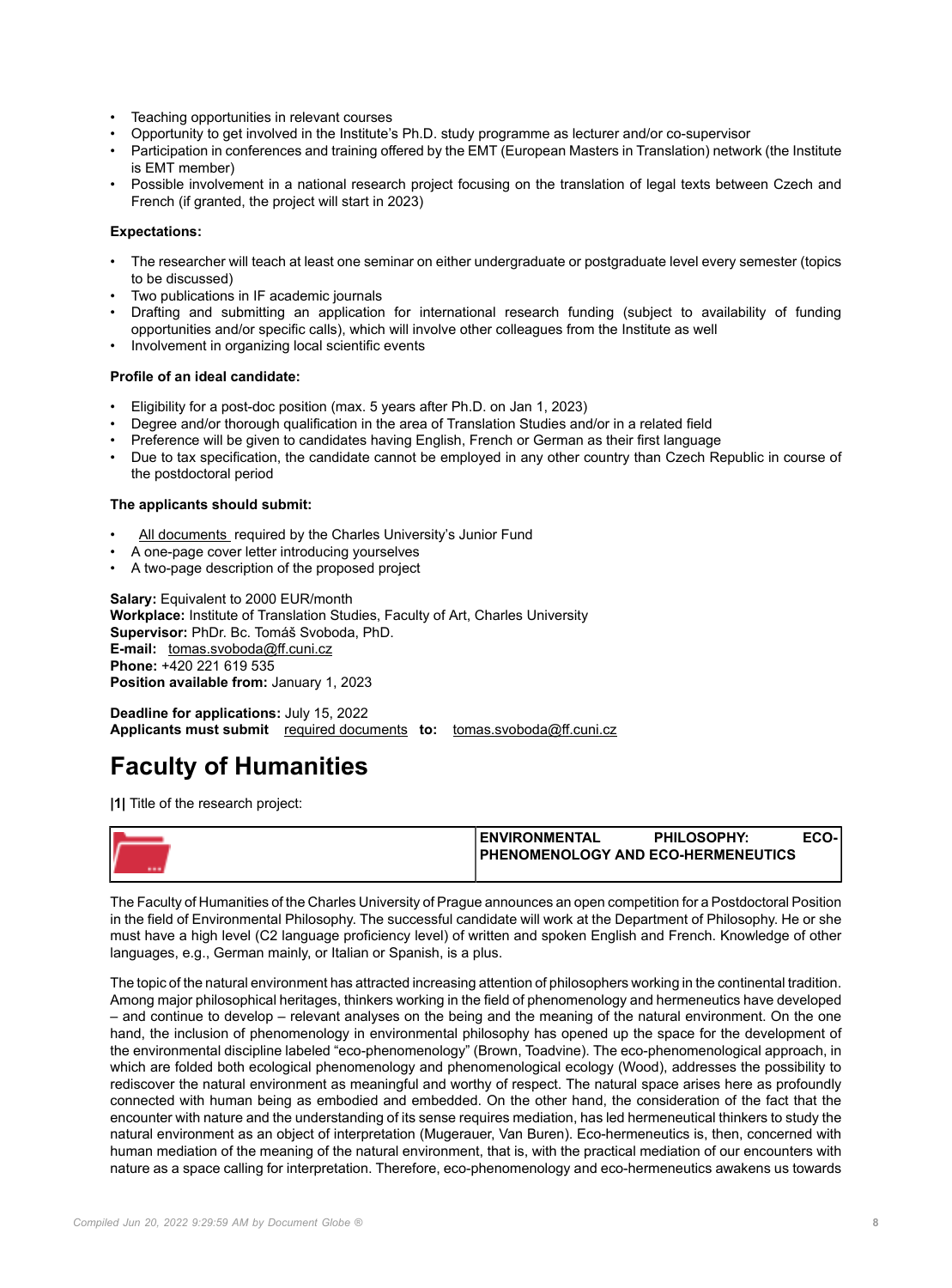a renewed relationship with the natural environment. These disciplines are not opposed to the study of nature proposed by the natural sciences. Rather, these can be seen as valid attempts to foster an interdisciplinary dialogue between philosophy and the other branches of science attentive to the study of nature.

The interest in the field of environmental philosophy is demonstrated by current research projects and activities at the Faculty of Humanities of the Charles University of Prague. The Faculty is hosting an international research project on cosmology and phenomenology: "Fink and French Phenomenology", directed by Hans Rainer Sepp at the FHS UK and Alexander Schnell at the Bergische University Wuppertal (project supported by the Czech Science Foundation and the Deutsche Forschungsgmeinschaft, Nr. 21-23337J, 2021-2023). Yet, this research work is connected to the scientific project "Face of Nature in the French Phenomenology", directed by Karel Novotný (project supported by the Czech Science Foundation, Nr. 21-22224S, 2021-2024), at the Czech Academy of Science. Directors of these projects, Hans Rainer Sepp and Karel Novotný, are developing their own contributions to the field of environmental philosophy focusing their attention on oikological philosophy (H. R. Sepp, ed. *Phänomenologie und Ökologie*, 2020) and on the relation between life and world (K. Novotný *Welt und Leib*, 2021) respectively.

The successful candidate is expected to develop his or her own research project through the use of the phenomenological and the hermeneutical methodologies applied to the study of the natural environment. Rather than choosing either eco-phenomenology or eco-hermeneutics, the candidate has to work on the continuity between them. As such, by enlarging the movement of hermeneutic phenomenology (Heidegger, Gadamer, Ricoeur) to the analysis of the natural environment, in his or her research the candidate will mainly focus on the interplay between embodiment and nature, on the connection between life and the symbolic structures of nature, and on the relationship among lived space, dwelling, and nature. The phenomenological hermeneutical approach will enable the candidate to offer valuable methodologies and resources to discuss some central issues of the current environmental debate, such as the problem of sustainability and biodiversity preservation.

**Faculty: Faculty of Humanities Department:** Department of Philosophy **Supervisor:** prof. Karel Novotný, M.A., Ph.D. **E-mail:** [karel.novotny@fhs.cuni.cz](mailto:karel.novotny@fhs.cuni.cz) **Deadline date:** July 15, 2022 **Position available from:** January 1, 2023

**Applicants must submit** [required documents](https://cuni.cz/UKEN-178.html#10) **to Research Administration Office:** [veda@fhs.cuni.cz](mailto:veda@fhs.cuni.cz) (CC: [karel.novotny@fhs.cuni.cz](mailto:karel.novotny@fhs.cuni.cz) )

 $\_$  , and the set of the set of the set of the set of the set of the set of the set of the set of the set of the set of the set of the set of the set of the set of the set of the set of the set of the set of the set of th

**|2|** Title of the research project:



The anthropology of art is a sub-discipline of social-cultural anthropology and concerned with understanding the material culture and arts of various social, cultural, and political contexts globally. It combines the qualitative methods of anthropology, primarily ethnographic field research, with the visual theories and methods of art history and its related disciplines. Art anthropology is always an inter-and transdisciplinary endeavor and is especially suited for research projects that require this interdisciplinary set of theories and methods.

While earlier anthropological studies on art focused on key debates within this sub-discipline, including the differences between material culture and art, questions of agency, primitivism, aesthetics, and iconography, newer artanthropological questions have turned to the collection and display of modern and contemporary art, art's circulation in global art worlds, as well as the provenance and restitution politics of art and material culture. Especially the latter two aspects have received heightened attention due to recent societal debates about the provenance and restitution of major non-European collections kept in Europe, including the colonial theft of art such as the Benin bronzes, the showcase of human remains from different world regions, the theft of cultural heritage from museums in war zones, and many more issues. Therefore, art anthropologists have recently concerned themselves with the history, politics, and ethics of ethnographic and art collections in museological contexts. Topics have included the roles that anthropologists assume in institutions exhibiting ethnographic collections, the anthropologist's role as curator, or how anthropologists can help in building relationships with indigenous communities whose collections are showcased worldwide, and where repatriation surfaces as an important issue and demand.

The project to be undertaken in this context will focus on recent debates on decolonizing museums by focusing on two core aspects: provenance research to understand the biographies of objects and their rightful owners or authors and, secondly, processes of restituting/repatriating objects. A focus should be placed on strategies of decolonization and actively engaging with the social life of objects, their pasts, and their futures. This focus is inspired by the call by art historian Bénédicte Savoy and economist Felwine Sarr on the restitution of material culture looted during colonial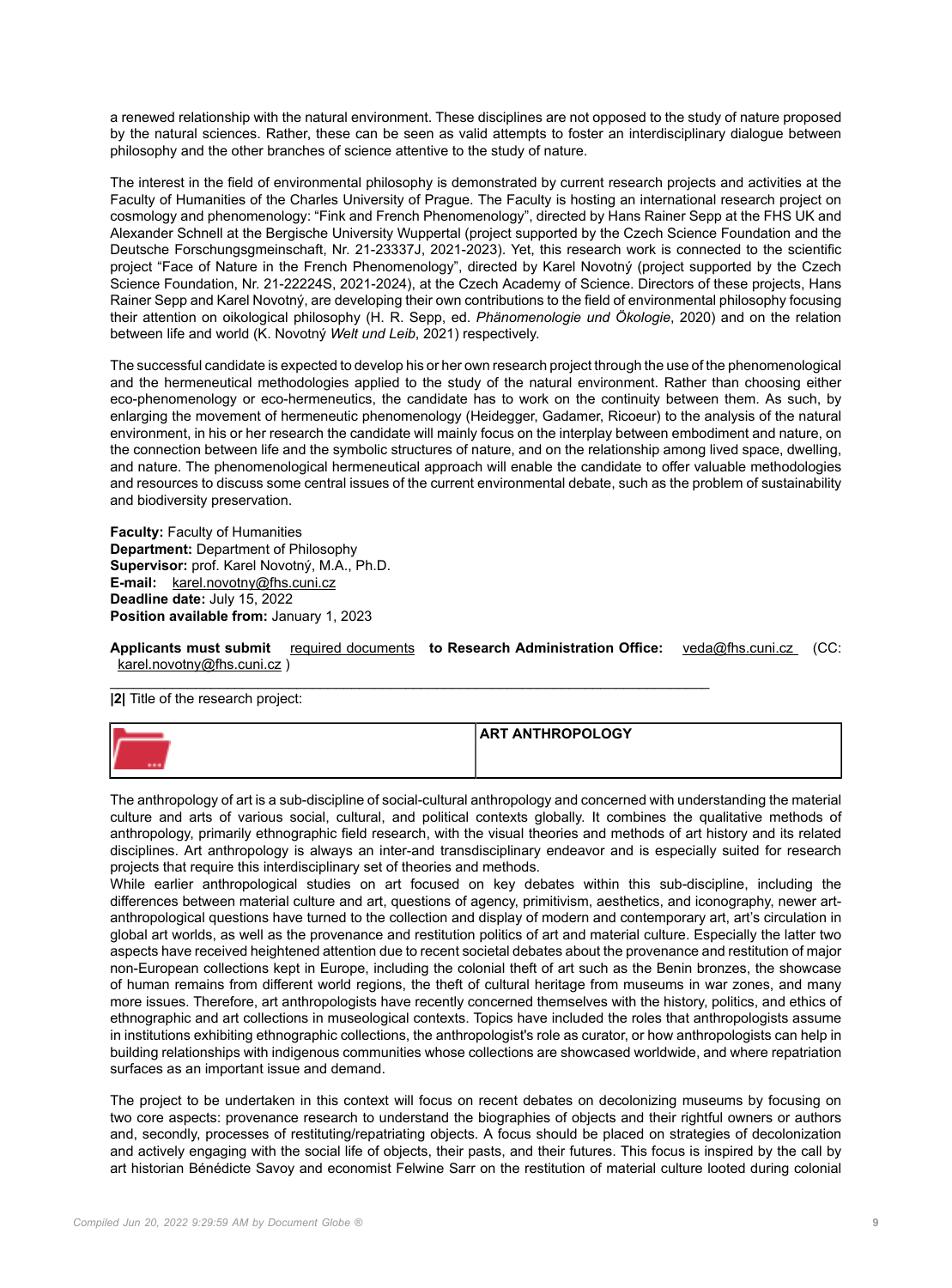times and what restitution must entail for it to become effective. The project should also assess current debates on restitution and provenance research in light of earlier concerns articulated by art historians, anthropologists, and postcolonial scholars.

**Faculty:** Faculty of Humanities **Department:** Department of Social and Cultural Anthropology **Supervisor:** doc. PhDr. Zuzana Jurková, Ph.D. **E-mail:** [zuzana.jurkova@fhs.cuni.cz](mailto:zuzana.jurkova@fhs.cuni.cz) **Deadline date:** July 15, 2022 **Position available from:** January 1, 2023

**Applicants must submit** [required documents](https://cuni.cz/UKEN-178.html#10) **to Research Administration Office:** [veda@fhs.cuni.cz](mailto:veda@fhs.cuni.cz) (CC: [zuzana.jurkova@fhs.cuni.cz](mailto:zuzana.jurkova@fhs.cuni.cz) )

## **Faculty of Social Sciences**

**|1|** Title of the research project:

| <b>DATA SCIENCE IN FINANCE</b> |
|--------------------------------|
|                                |

The Institute of Economic Studies at Faculty of Social Sciences invites applications for a postdoctoral fellow in the research area of Data Science in Finance. The position is in the group strongly dedicated to data-driven research in the intersection of finance and machine learning. The research group focuses mainly on development of mathematical models and statistical methods for the analysis of financial data. An ideal candidate has a PhD in empirical finance, economics, econometrics or data science and a desire to work with a strong research group in quantitative finance. The candidate also has strong interest in computational techniques for modelling problems in finance, strong data science and machine learning skills, and proven ability to autonomously conduct research at a post-doctoral level. In addition, we welcome strong interpersonal and communication skills for effectively communicating complex research issues. In Economics and Econometrics, Charles University currently ranks in global top 150 (ShanghaiRanking's Global Ranking of Academic Subjects 2021, US News Global Ranking of Universities 2022, QS World University Rankings 2022). For an overview of the Institute Economic Studies, kindly visit: http://ies.fsv.cuni.cz

The candidate should hold a Ph.D. degree by the date of the application or is expected to defend by end of August 2022 at the latest.

Deadline for applications is July 19, 2022. Candidates should be available for an online interview between July 20 and July 27, 2022.

## **The applicants should submit:**

- [All documents](https://cuni.cz/UKEN-178.html#10) required by the Charles University's Junior Fund (application form, CV, list of publications, a single letter of reference, a copy of the PhD diploma)
- Research statement
- Job market paper

**Workplace:** Institute of Economic Studies (Faculty of Social Sciences, Charles University) **Supervisor:** doc. PhDr. Jozef Baruník, Ph.D. **E-mail:** [jozef.barunik@fsv.cuni.cz](mailto:jozef.barunik@fsv.cuni.cz) **Position available from:** January 1, 2023 (24 months) **Deadline for applications:** July 19, 2022 **Applicants must submit** [required documents](https://cuni.cz/UKEN-178.html#10) **to**: [jozef.barunik@fsv.cuni.cz](mailto:jozef.barunik@fsv.cuni.cz)

 $\_$  , and the set of the set of the set of the set of the set of the set of the set of the set of the set of the set of the set of the set of the set of the set of the set of the set of the set of the set of the set of th

## **|2|** Title of the research project:

| <b>POPULISM(S) AND DEMOCRACY IN THEORY AND</b><br><b>I PRACTICE</b> |  |  |
|---------------------------------------------------------------------|--|--|
|                                                                     |  |  |

During the first twenty years following the 1989 revolutions in Central Europe, we witnessed and analyzed the consolidation of democracy (construction and stabilization of institutions, institutionalization of the parties and the party system, establishment of the rule of law and so on). During this period, political science research in many subfields focused mainly on questions such as the transition from the communist regime to democracy, Europeanisation, etc.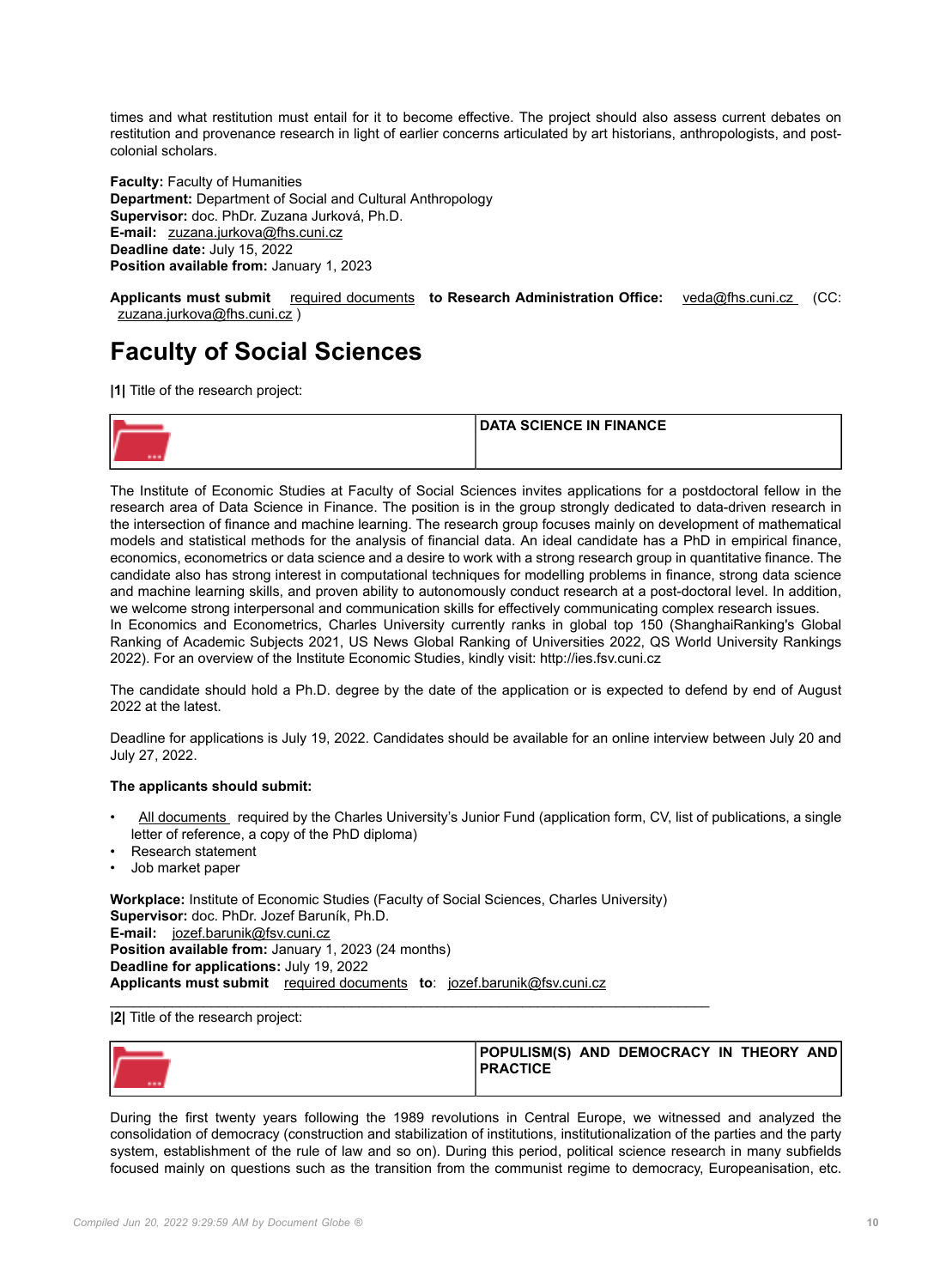However, the situation has dramatically changed during the last decade - since the onset of the economic and financial crisis, but also strongly influenced by the migration crisis, the COVID-19 pandemic crisis and now the Russian aggression of Ukraine, the region and the scholars studying it are faced with some new questions, while many initial questions about democracy in the region gained new urgency.

Thus an opportunity emerges to revisit traditional themes and study new ones while redefining the scope of our research. The quality of democracy, linkages between parties and citizens, varieties of populism(s) regained prominence. And new phenomena emerged - including but not limited to new concepts such as illiberal democracy, democratic backsliding and swerving. Especially the rise of populism in Western and Central-European countries offers the opportunity for new comparative research - broadening the scope beyond the post-communist space and bridging the East-West divide prevailing in comparative politics.

Revisiting the classical paradigms about populism and democracy (cf. Canovan 1981) is a possible starting point in reconsidering the extent to which (some forms of) populism might be considered antithetic to democratic pluralism due to the emphasis on the supremacy of the general will (cf. Urbinati 2018). At the same time, the nature of populism is contested and multifaceted (Zulianello 2020). The definitions of populism and its effects (both positive and negative) on democracy vary according to the author's views of democratic politics. Scholars analyze the relationship between populism and democracy differently, and we wish to encourage further research in this area. The researcher will join the people already working on such topics at the Department of political science.

We are searching for a post-doc candidate that would focus on the general topic of populism in its complexity, but the candidate should focus on specific aspects of this large phenomenon, and he/she has to address the relationship of populism(s) to democracy. The candidate is expected to be equipped with a strong theoretical and methodological background.

**Contact:** Assoc. Prof. Michel Perottino, Ph.D. **Email:** [michel.perottino@fsv.cuni.cz](mailto:michel.perottino@fsv.cuni.cz) **Deadline for applications:** July 19, 2022 **Position available from: January 1, 2023 (24 months) Applicants must submit** [required documents](https://cuni.cz/UKEN-178.html#10) **or queries to:** Michel Perottino: [michel.perottino@fsv.cuni.cz](mailto:michel.perottino@fsv.cuni.cz)

 $\_$  , and the set of the set of the set of the set of the set of the set of the set of the set of the set of the set of the set of the set of the set of the set of the set of the set of the set of the set of the set of th **|3|** Title of the research project:

| INTERNATIONAL RELATIONS | IN | <b>THE</b> | <b>TIME</b> | OF . |
|-------------------------|----|------------|-------------|------|
| <b>IUNCERTAINTY</b>     |    |            |             |      |
|                         |    |            |             |      |

During several previous decades, world politics rested on an evolving, but still rather persistent type of an international order. This order was to a large extent based on the dominant position of the United States (USA). Yet it also involved several important normative elements, represented by liberal principles, intensive global economic cooperation, or international institutions. To a high extent, the US-led order was sustained by the demand coming from the other states, which saw it as an enabling arrangement for dealing with global problems such the spread of weapons of mass destruction, terrorism, global economic crises, or environmental degradation.

At this moment, this order that has so far characterized international politics is facing several important challenges. One of the factors that weaken it is the changing distribution of power in the international system, marked by the decreasing position of the USA and the strengthening of the so-called rising powers. Furthermore, developing countries often hold different views about the appropriate form of international order, putting a greater emphasis on the principles of sovereignty and justice. Simultaneously, a part of the turbulent development can be attributed to social and ideological changes taking place in the developed countries. Last but not least, Russia's invasion of Ukraine challenges the basic respect for the principles of collective security.

Within this topic, we are searching for a post-doc candidate that would identify and explore an important issue that has to do with the contemporary transformative processes in international politics. The candidate should definitely dispose with a strong theoretical and methodological background. This background should enable him/her to contribute to the international academic debates. As for a concrete research topic, we are rather flexible. The concrete topic would need to be in some way connected with the changing characteristics of world politics. In this context, we welcome proposals that may deal with the cooperative, as well as conflictual aspects of world politics. In terms of issue areas, we are ready to consider proposals that may be concerned with security issues, international economic relations, or any other substantive field of the contemporary international relations.

**Contact:** Assoc. Prof. Jan Karlas, Ph.D. **Email:** [jan.karlas@fsv.cuni.cz](mailto:jan.karlas@fsv.cuni.cz) **Deadline for applications:** July 19, 2022 **Position available from:** January 1, 2023 (24 months)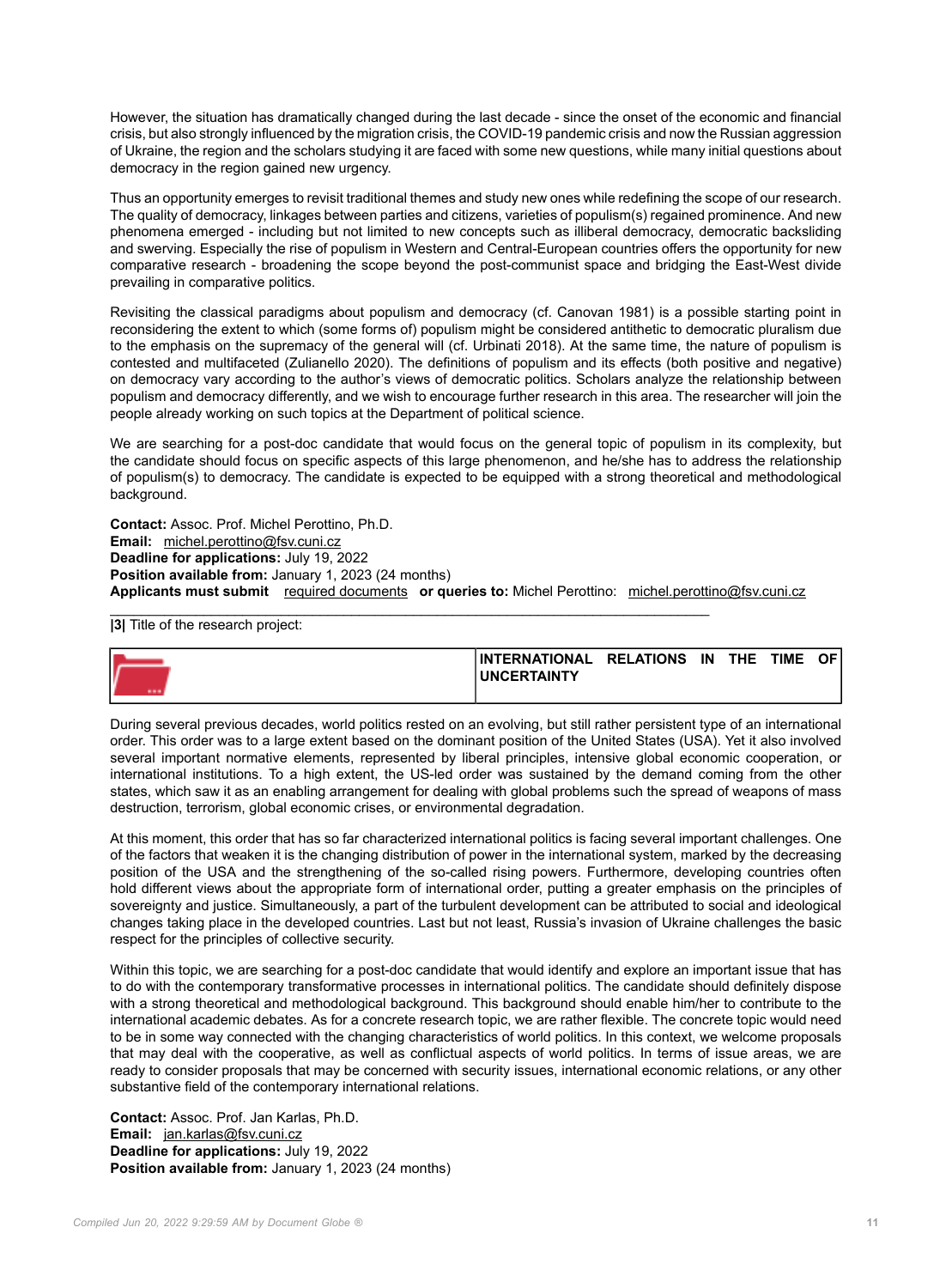## **Applicants must submit** [required documents](https://cuni.cz/UKEN-178.html#10) **or queries to:** [jan.karlas@fsv.cuni.cz](mailto:jan.karlas@fsv.cuni.cz)

\_\_\_\_\_\_\_\_\_\_\_\_\_\_\_\_\_\_\_\_\_\_\_\_\_\_\_\_\_\_\_\_\_\_\_\_\_\_\_\_\_\_\_\_\_\_\_\_\_\_\_\_\_\_\_\_\_\_\_\_\_\_\_\_\_\_\_\_\_\_\_\_\_\_\_\_\_

**|4|** Title of the research project:

| <b>IRESILIENCE OF DEMOCRACY IN DIGITALLY DIVIDED I</b><br><b>SOCIETIES</b> |
|----------------------------------------------------------------------------|
|                                                                            |

Department of Security Studies and Department of Journalism at the Faculty of Social Sciences consistently and systematically pursues advanced research at the crossroads of security, technology, and media. To continue and expand this effort, the departments now seek a candidate with outstanding research skills and provable track record in these areas. The candidate is expected to carry out research on resilience of democracy in digital societies. The research can involve the study of online extremism, radicalisation, misinformation, disinformation, fact-checking and medial literacy, and related areas.

Expected outcomes of the post-doctoral fellowship include two high-quality journal articles (Jsc or Jimp), partial involvement in the training of Ph.D. candidates and mutually enriching interaction with other members of the Department. Upon further agreement, the post-doctoral fellow will also have an opportunity to be involved in existing teaching activities.

**Workplace:** Institute of Political Studies/Institute of Communication Studies and Journalism **Contact:** doc. PhDr. Vít Střítecký, M.Phil., Ph.D. **E-mail:** [vit.stritecky@fsv.cuni.cz](mailto:vit.stritecky@fsv.cuni.cz) **Deadline for applications:** July 19, 2022 **Position available from:** January 1, 2023 (24 months) **Applicants must submit** [required documents](https://cuni.cz/UKEN-178.html#10) **or queries to:** [vit.stritecky@fsv.cuni.cz](mailto:vit.stritecky@fsv.cuni.cz)

 $\_$  , and the set of the set of the set of the set of the set of the set of the set of the set of the set of the set of the set of the set of the set of the set of the set of the set of the set of the set of the set of th

**|5|** Title of the research project:



[The Herzl Center for Israel Studies](https://herzl.cuni.cz/HERZL-1.html) (HCIS) is a teaching and research center at Charles University, which is closely affiliated with the Faculty of Social Sciences. The HCIS pursues advanced research at the crossroads of political science, international relations. sociology, and history. To strengthen and further expand our research, the HCIS now seeks a candidate with outstanding research skills in research areas related to Israel Studies.

We are looking for a scholar who would contribute to at least one of the research projects of the HCIS. First, for the [PRIMUS project](https://herzl.cuni.cz/HERZL-84.html) , we seek a candidate who can contribute to a team of political scientists and historians who work at the intersection of memory studies, populism, and foreign policy. Especially, we look for a candidate who has expertise in relations between (some) European countries/the EU and Israel in the methodological framework of memory studies.

Second, the HCIS is preparing a research project on democratic erosion and resilience which will compare the impact of COVID-19 on institutions in Israel and the Czech Republic. In this project, we will focus on the role of political elites, the role of media, and the resilience of institutions (the Parliaments and the Courts). For this project, we seek a political scientist or a sociologist with a strong background in Israeli politics, society, and institutions. The candidate is expected not only to contribute with their research but also to further develop this research agenda at the HCIS, including participation in activities to secure additional funding for the endeavour.

Expected outcomes of the postdoctoral fellowship include at least two high-quality journal articles (Jsc or Jimp), participation in activities of the HCIS, including the training of Ph.D. candidates, and participation in teaching activities. A successful candidate is expected to prepare at least two general courses on the core topic of the HCIS with a focus on Israel Studies. A successful candidate is expected to be physically present in Prague for the duration of the postdoctoral fellowship.

**Workplace:** The Herzl Center for Israel Studies, Faculty of Social Science, Charles University Prague **Contact person:** Irena Kalhousová, Ph.D. **Email:** [irena.kalhousova@fsv.cuni.cz](mailto:irena.kalhousova@fsv.cuni.cz) **Deadline for applications:** July 19, 2022 **Position available from: January 1, 2023 (24 months) Applicants must submit** [required documents](https://cuni.cz/UKEN-178.html#10) **or queries to:** [irena.kalhousova@fsv.cuni.cz](mailto:irena.kalhousova@fsv.cuni.cz)

## **Faculty of Mathematics and Physics**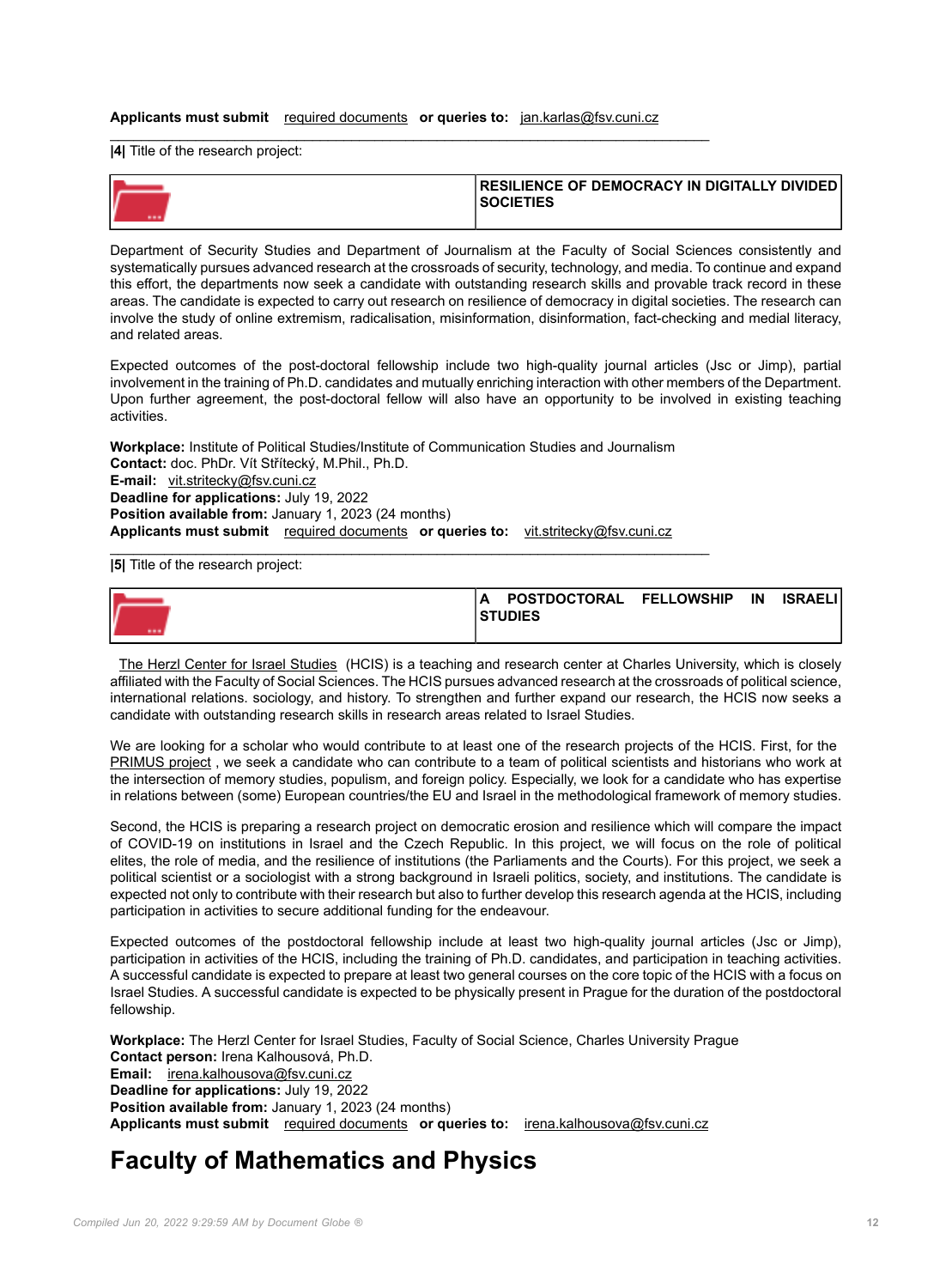**|1|** Title of the research project:

| CALL FOR JUNIOR (POSTDOC) POSITION IN THE<br><b>AREA OF APPLIED MATHEMATICS</b> |
|---------------------------------------------------------------------------------|
|                                                                                 |

#### **Post-doc position for two-year period from 1st January 2023**

Applications are invited for a postdoc position at School of Mathematics, Faculty of Mathematics and Physics, Charles University in Prague, Czech Republic. The position is for two years starting from January 1, 2023.

We are looking for strong candidates in any area of applied mathematics, namely mathematical modelling, numerical analysis, high-performance computing, stochastics, econometrics, and financial mathematics.

The candidate has to have PhD in the relevant area not longer than 5 years and he/she cannot be the holder of the citizenship of the Czech Republic.

**Workplace:** School of Mathematics, Faculty of Mathematics and Physics, Charles University, Sokolovská 83, Prague **Contact person:** Pavla Kučerová **E-mail:** [kucerova@karlin.mff.cuni.cz](mailto:kucerova@karlin.mff.cuni.cz) **Position available from:** January 1, 2023 **Deadline date:** July 15, 2022 **Applicants must submit** [required documents](https://cuni.cz/UKEN-178.html#10) **to:** [kucerova@karlin.mff.cuni.cz](mailto: kucerova@karlin.mff.cuni.cz) (project supervisor) and in a copy to [ovzs@dekanat.mff.cuni.cz](mailto:ovzs@dekanat.mff.cuni.cz) (faculty coordinator of the Junior Fund)

\_\_\_\_\_\_\_\_\_\_\_\_\_\_\_\_\_\_\_\_\_\_\_\_\_\_\_\_\_\_\_\_\_\_\_\_\_\_\_\_\_\_\_\_\_\_\_\_\_\_\_\_\_\_\_\_\_\_\_\_\_\_\_\_\_\_\_\_\_\_\_\_\_\_\_\_\_ **|2|** Title of the research project:



### **Post-doc position for two – years period from the 1st January 2023**

Understanding the physics of earthquake rupture initiation, propagation, and arrest is driven by advances in laboratory experiments, observational capabilities, and modeling approaches. Dynamic source models couple laboratory-derived friction along faults with seismic wave propagation in the Earth. Despite considerable progress, validation of empirical friction laws, including spatial heterogeneity of the controlling dynamic parameters, against seismic data represents a significant challenge in present-day earthquake physics.

Classical so-called kinematic source inversions trace observed seismic motion from the near-fault stations back onto the fault to calculate how the fault rupture has evolved. These conventional techniques are well known for providing strongly non-unique solutions and being limited to low frequencies. Dynamic source inversions, recently developed at our department, seek for heterogeneous distribution of the governing stress and frictional parameters. They have the potential to overcome the non-uniqueness of the kinematic inversions due to the incorporation of a physically consistent earthquake rupture model, eventually permitting new tectonic and mechanical interpretations. They also have the potential to physically model the high-frequency source radiation for strong-motion engineering applications, provided appropriate heterogeneity of the rupture process is incorporated.

We seek an enthusiastic PostDoc with experience in numerical simulations of earthquakes to join the team and work on dynamic rupture modeling. The subjects cover a challenging breadth of i) software development focused on improvements of our GPU enabled simulation codes or parametric studies related to the rupture and ground motion variability and waveform modeling, and ii) real data inverse modeling in a Bayesian framework to infer driving parameters for suitable earthquakes. More on the team's research can be found in the references listed below.

## **Selected Publications:**

Gallovič, F., J. Zahradník, V. Plicka, E. Sokos, Ch. Evangelidis, I. Fountoulakis & F. Turhan (2020). Complex rupture dynamics on an immature fault during the 2020 Mw 6.8 Elaz?? earthquake, Turkey, Commun. Earth Environ. 1, 40. Premus, J., F. Gallovič, L. Hanyk & A.-A. Gabriel (2020). FD3D\_TSN: Fast and simple code for dynamic rupture simulations with GPU acceleration, Seism. Res. Lett. 91, 2881-2889.

Gallovič, F. & Ľ. Valentová (2020). Earthquake stress drops from dynamic rupture simulations constrained by observed ground motions, Geophys. Res. Lett. 47, e2019GL085880.

Gallovič, F., Ľ. Valentová, J.-P. Ampuero, A.-A. Gabriel (2019). Bayesian Dynamic Finite-Fault Inversion: 2. Application to the 2016 Mw6.2 Amatrice, Italy, Earthquake, J. Geophys. Res. Solid Earth 124, 6970-6988.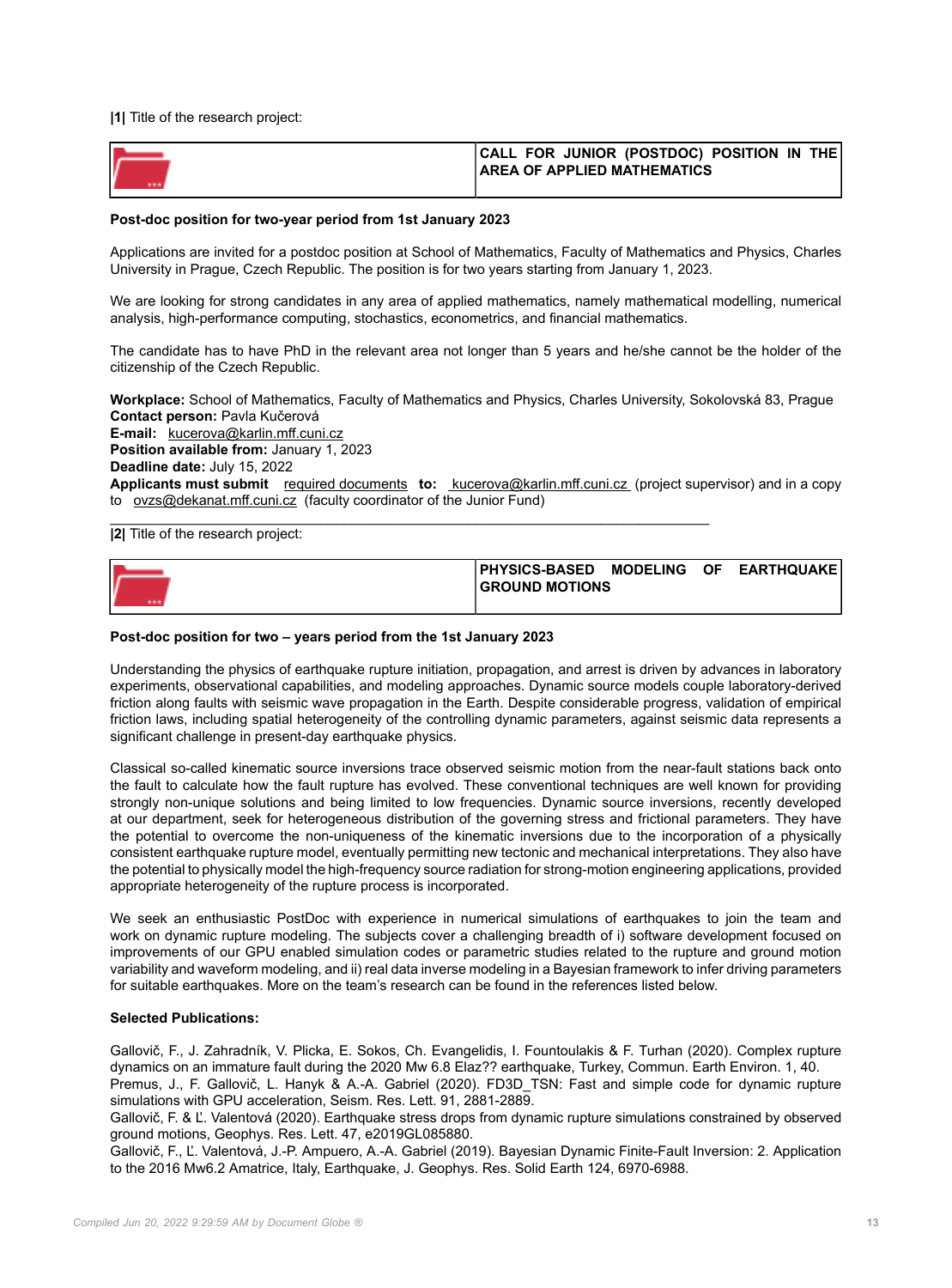**Workplace:** Department of Geophysics (Faculty of Mathematics and Physics, Charles University) **Contact person:** František Gallovič **E-mail:** [frantisek.gallovic@matfyz.cuni.cz](mailto:frantisek.gallovic@matfyz.cuni.cz) **Position available from:** January 1, 2023 **Deadline date:** July 15, 2022

 $\_$  , and the set of the set of the set of the set of the set of the set of the set of the set of the set of the set of the set of the set of the set of the set of the set of the set of the set of the set of the set of th

**Applicants must submit** [required documents](https://cuni.cz/UKEN-178.html#10) **to:** [frantisek.gallovic@matfyz.cuni.cz](mailto:frantisek.gallovic@matfyz.cuni.cz) (project supervisor) and in a copy to [ovzs@dekanat.mff.cuni.cz](mailto:ovzs@dekanat.mff.cuni.cz) (faculty coordinator of the Junior Fund)

## **|3|** Title of the research project:



## **Post-doc position for one-year period from 1st January 2023**

#### **Research Project**

Applications are invited for a postdoc position at Department of Applied Mathematics, Charles University in Prague, Czech Republic. The position is for one year, and the starting date is negotiable between October 1, 2022, and January 1, 2023, with a possibility of one-year renewal.

The Graph Packing was extensively studied several decades ago as an essential part of the Matching Theory, one of the most developed areas of the Graph theory. This effort culminated in the work of Loebl and Poljak. Recently, new variants of the vertex-weighted Graph Packing reappeared in diverse parts of the Discrete Mathematics such as the theory of Discrete Optimisation (Arc-routing problems) or related to the Topological Methods of Fairness considerations. The research of this project will be conducted in particular in some of the following directions and their applications:

- vertex-weighted graph packing problem

- matroidal property of graph packing

- enumeration of graph packings

Candidates should have a completed PhD in Mathematics or Computer Science, and demonstrate strong potential for excellence in research. Strong background in broad aspects of graph theory is a plus. Skills in programming are appreciated as well.

**Workplace:** Department of Applied Mathematics **Contact person:** Martin Loebl **E-mail:** [loebl@kam.mff.cuni.cz](mailto:loebl@kam.mff.cuni.cz) **Position available from:** January 1, 2023 **Deadline date:** July 15, 2022

**Applicants must submit** [required documents](https://cuni.cz/UKEN-178.html#10) **to:** [loebl@kam.mff.cuni.cz](mailto:loebl@kam.mff.cuni.cz) (project supervisor) and in a copy to [ovzs@dekanat.mff.cuni.cz](mailto:ovzs@dekanat.mff.cuni.cz) (faculty coordinator of the Junior Fund)

 $\_$  , and the set of the set of the set of the set of the set of the set of the set of the set of the set of the set of the set of the set of the set of the set of the set of the set of the set of the set of the set of th

**|4|** Title of the research project:

|    | <b>PURE MATHEMATICS</b> |
|----|-------------------------|
| -- |                         |

## **Post-doc position for two-year period from 1st January 2023**

Applications are invited for a postdoc position at School of Mathematics, Faculty of Mathematics and Physics, Charles University in Prague, Czech Republic. The position is for two years starting from January 1, 2023.

We are looking for strong candidates in any area of pure mathematics, namely logic and algebra (broadly interpreted), number theory, geometry, harmonic analysis, functional analysis, ordinary and partial differential equations and dynamical systems, descriptive set theory.

The candidate has to have PhD in the relevant area not longer than 5 years and he/she cannot be the holder of the citizenship of the Czech Republic.

**Workplace:** School of Mathematics, Faculty of Mathematics and Physics, Charles University, Sokolovská 83, Prague **Contact person:** Pavla Kučerová **E-mail:** [kucerova@karlin.mff.cuni.cz](mailto:kucerova@karlin.mff.cuni.cz)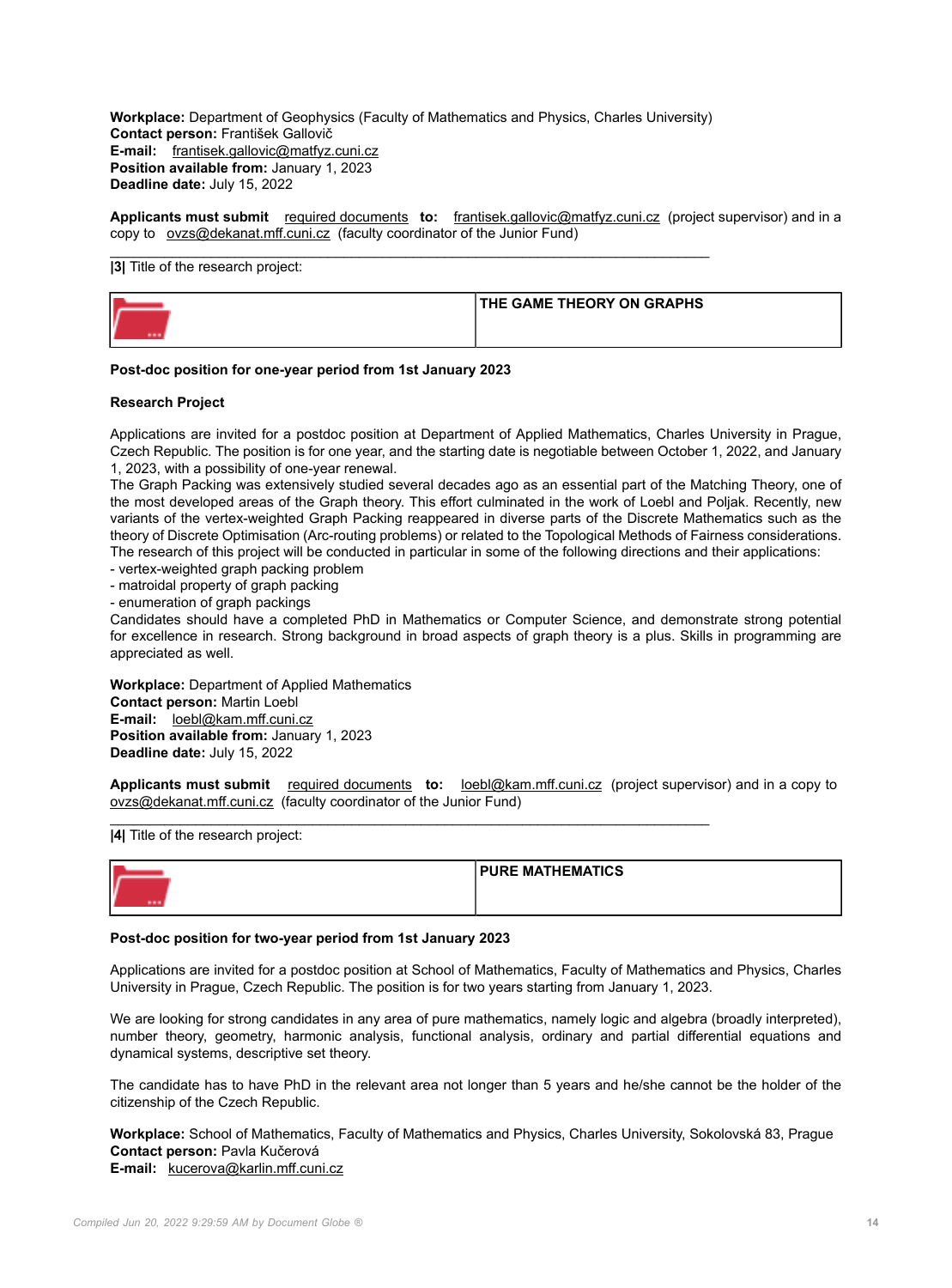**Position available from:** January 1, 2023 **Deadline date:** July 15, 2022

**Applicants must submit** [required documents](https://cuni.cz/UKEN-178.html#10) **to:** [kucerova@karlin.mff.cuni.cz](mailto:kucerova@karlin.mff.cuni.cz) (project supervisor) and in a copy to [ovzs@dekanat.mff.cuni.cz](mailto:ovzs@dekanat.mff.cuni.cz) (faculty coordinator of the Junior Fund)

## **Faculty of Science**

**|1|** Title of the research project:

| IIS ANTHROPOGENIC CLIMATE CHANGE OR CLIMATE I  |
|------------------------------------------------|
| VARIABILITY TO BE BLAMED FOR THE RECENT!       |
| <b>CENTRAL EUROPEAN PRECIPITATION DEFICIT?</b> |

Great public attention has been paid to precipitation deficit to have occurred in recent couple of years in central Europe, mainly during the vegetation period. The precipitation deficit, that is, meteorological drought, combined with high temperatures, resulting in enhanced evapotranspiration, transformed into the lack of surface and underground water (hydrological drought), as well as low soil moisture (agricultural drought), with considerable societal and economic ramifications.

As drought of any kind is among the most severe natural hazards, it is important to understand processes causing it. The scientific objective of the stay is thus setting the recent precipitation deficit in central Europe into a longer-term context and analysis of two most relevant potential causes of it: anthropogenic climate change and natural climate variability, which is materialized in the variability of atmospheric circulation.

The proposed project will consist of four major tasks:

1. Identification and spatio-temporal localization of the precipitation deficit; that is, finding the area, period (years), and part of year where and when the deficit occurred.

2. Framing the precipitation deficit in a wider context. Impacts of the precipitation deficit on hydrosphere and biosphere, that is, induced hazards in terms of hydrological and agricultural drought will be described and quantified.

3. Analysis of suitable characteristics of atmospheric circulation and of their potential contribution to the precipitation deficit in observed data. The characteristics include (i) modes of low-frequency variability (teleconnections; all modes affecting central Europe will be considered, that is, the analysis will not be limited to the North Atlantic Oscillation as the most widely studied one); (ii) blocking events (assuming blocking anticyclones are conducive to dry weather conditions); (iii) classifications of circulation patterns (several classifications based on different methods will be used in order to avoid method-specific biases to be mistaken for real signal). This step will allow the quantification of influence of atmospheric circulation on the precipitation deficit, that is, to evaluate to what degree atmospheric circulation is responsible for the deficit.

4. Context with anthropogenic climate change. Climate change projections by regional climate models (RCMs) will be scrutinized with the objective to quantify the likelihood of the observed precipitation deficit under changed (potential future) climate conditions and the likelihood of the circulation anomalies related to the observed precipitation deficit. This will make it possible to determine the effect of anthropogenic climate change on the occurrence of precipitation deficit, as well as to quantify whether, and to what extent, the circulation variability causing the observed precipitation deficit may itself be a manifestation of anthropogenic climate change.

In summary, the project will tell us (i) when and where the precipitation deficit occurred, (ii) what are its consequences in hydrosphere and biosphere, (iii) whether the deficit is a manifestation of anthropogenic climate change or climate variability (variability of atmospheric circulation) or both, and (iv) whether the atmospheric circulation anomalies conducive to precipitation deficit are themselves rooted in anthropogenic climate change.

Data from open sources will be used, including databases of station data (ECA&D) and gridded datasets (E-OBS, CRU TS) for precipitation, atmospheric reanalyses for data on atmospheric circulation (sea level pressure and 500 hPa heights), and outputs from RCM simulations within EURO-CORDEX (Coordinated Downscaling Experiment) initiative for future climate conditions.

We expect publication of results in leading climatic and/or environmental journals, such as Environmental Research Letters and Journal of Climate.

**Salary:** co-founding 1000 EUR/month is ensured **Co-founding resources:** Dpt. of Phys. Geography and Geoecology budget **Department:** Dept. of Physical Geography and Geolecology **Supervisor:** Prof. RNDr. Radan Huth, DrSc. **E-mail:** [radan.huth@natur.cuni.cz](mailto:radan.huth@natur.cuni.cz) **Position available from:** January 1, 2023 **Deadline date for applications:** July 25, 2022

**Applicants must submit** [required documents](https://cuni.cz/UKEN-178.html#10) **to:** [radan.huth@natur.cuni.cz](mailto:radan.huth@natur.cuni.cz) (project supervisor) and in a copy to [katerina.mlynarova@natur.cuni.cz](mailto:katerina.mlynarova@natur.cuni.cz) (faculty coordinator of the Junior Fund)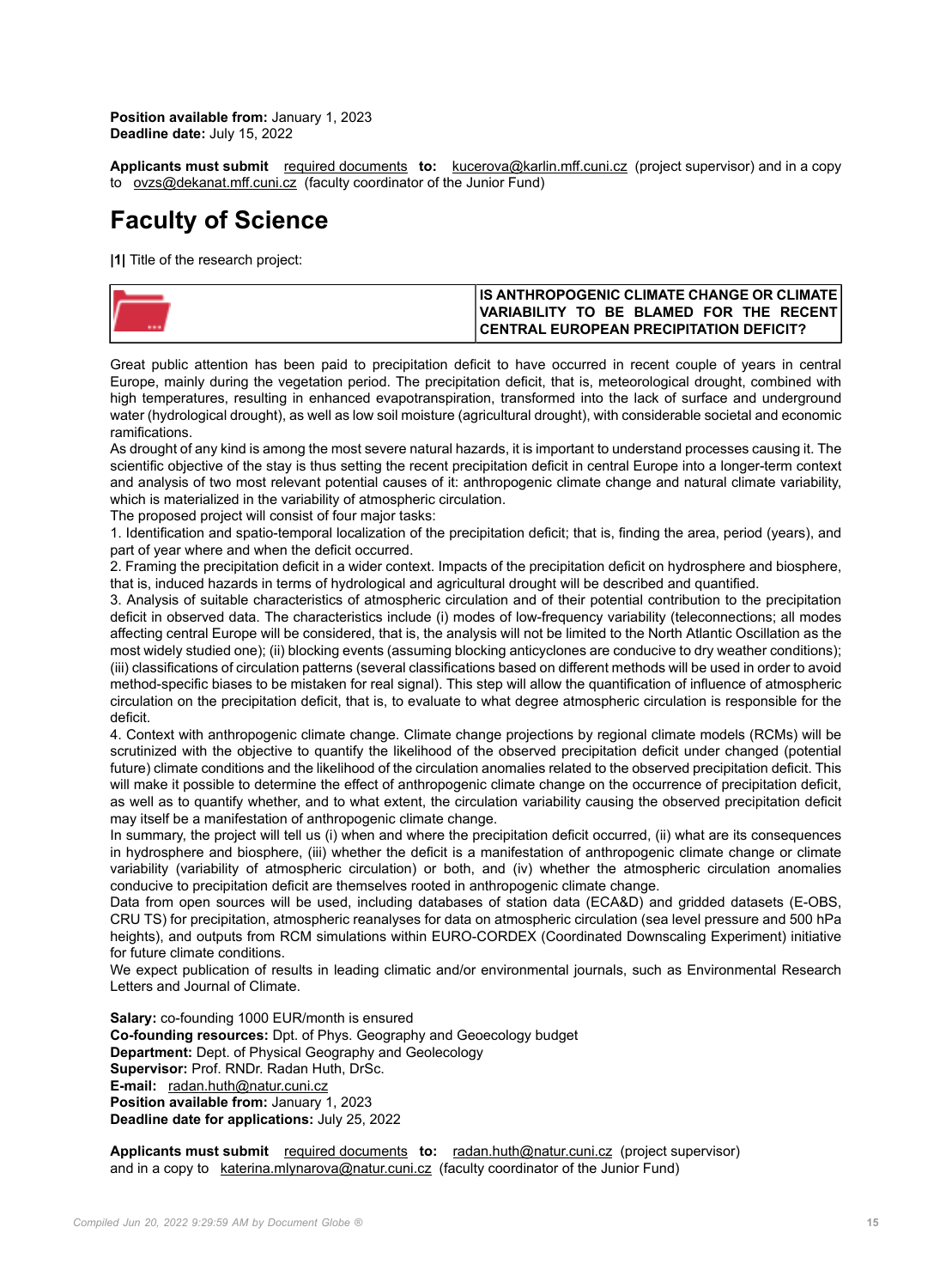**|2|** Title of the research project:

| <b>CURSE</b> | ОR | <b>BLESSING?</b>                 | <b>EVOLUTIONARY</b>                              |
|--------------|----|----------------------------------|--------------------------------------------------|
|              |    |                                  | ISIGNIFICANCE OF ADAPTIVE INTROGRESSION<br>-IN I |
|              |    | <b>IWHOLE GENOME DUPLICATION</b> |                                                  |

 $\_$  , and the set of the set of the set of the set of the set of the set of the set of the set of the set of the set of the set of the set of the set of the set of the set of the set of the set of the set of the set of th

Whole genome duplication (WGD, polyploidization) is a ubiquitous genome-wide mutation and a dominant force in sympatric speciation, particularly in plants including many crops. It is usually assumed that polyploidy poses an instant barrier to gene flow between diploid and its polyploid derivative. Our genomic survey in wild Arabidopsis, however, recently demonstrated rampant gene flow across the presumable ploidy 'barrier'. Yet evolutionary consequences of such unexpected genome permeability and generality of this finding across plant diversity remain elusive.

Here, we aim to determine genomic signatures of the action of selection during inter-ploidy introgression in seven plant species varying in ploidy, i.e. cases of incipient polyploid speciation. We will test the hypothesis that selection promotes inter-ploidy introgression in certain genomic regions while it operates against gene flow in different parts of the genome. Firstly, based on available short-read data from all species backed by long read data in three cases, we will infer the strength and directionality of the inter-ploidy introgression. Then, we will test if selection shapes the differentiation landscape of admixed polyploid genomes using the state-of-the art population genomic tools. Finally, we will test for congruence across the species in order to provide a general synthesis on the strength, direction and evolutionary consequences of interploidy gene flow. The results have the potential to shift our perception of polyploidy towards speciation-with-gene-flow scenarios and inform breeding programs involving polyploid crops.

We seek a highly motivated, independent early career researcher interested in developing a research program within the context of an ERC-funded project. Keen interest in in leading an independent research program and a strong background in structural, statistical, and/or population genetics/genomics are required. There will be possibility to expand to analyses towards experimental validation of the findings of population genomic analyses (crossing experiments, transformation of candidate genes) in some of the studied species. Alongside head-start with available data, the candidate is expected to be fully involved in the overall project design and lead the analytical part of the project. Student (co-)supervison and lecturing at the faculty is not required but supported as well as the development of further independent self-funded research projects.

The successful candidate will join the team of Ecological Genomics lead by Filip Kolář (https://botany.natur.cuni.cz/ ecolgen). This project will involve close collaboration with other labs focused on ecological and evolutionary genomics of polyploidy ain introgression: Levi Yant (University of Nottingham, UK) and Simon Martin (University of Edinburgh, UK).

**Salary:** co-founding 1000 EUR/month is ensured **Co-founding resources:** ERC Starting grant, European Research Council (850852) DOUBLE ADAPT: Whole genome duplication – the gateway to adaptation? **Department:** Department of Botany, Faculty of Sciences **Supervisor:** Filip Kolář **E-mail:** [filip.kolar@natur.cuni.cz](mailto:filip.kolar@natur.cuni.cz) **Phone:** +420 221 95 1645 **Position available from:** January 1, 2023 **Deadline date for applications:** July 25, 2022

**Applicants must submit** [required documents](https://cuni.cz/UKEN-178.html#10) **to:** [filip.kolar@natur.cuni.cz](mailto:filip.kolar@natur.cuni.cz) (project supervisor) and in a copy to [katerina.mlynarova@natur.cuni.cz](mailto:katerina.mlynarova@natur.cuni.cz) (faculty coordinator of the Junior Fund)

\_\_\_\_\_\_\_\_\_\_\_\_\_\_\_\_\_\_\_\_\_\_\_\_\_\_\_\_\_\_\_\_\_\_\_\_\_\_\_\_\_\_\_\_\_\_\_\_\_\_\_\_\_\_\_\_\_\_\_\_\_\_\_\_\_\_\_\_\_\_\_\_\_\_\_\_\_ **|3|** Title of the research project:

| l NEW | <b>CHEMICAL</b> |                                          | TOOLS FOR BIOLOGICAL                            |
|-------|-----------------|------------------------------------------|-------------------------------------------------|
|       |                 |                                          | <b>IPROFILING OF UNDEREXPLORED IMINE-BASEDI</b> |
|       |                 | <b>IPOST-TRANSLATIONAL MODIFICATIONS</b> |                                                 |

Transient post-translational modification that is largely neglected in proteomic approaches is the formation of imines (Schiff bases) of lysine residues with carbonyl (aldehyde and ketone) containing metabolites (Fig.1). A prototypical example of this interaction is pyridoxal phosphate and retinal cofactor binding in transaminases and opsins.[1,2] However, recent research indicates that this type of interaction might be more prevalent and important than previously thought. For instance, the intimate interaction of MHC-like proteins with carbonyl-containing metabolites can have a major effect on the immune response to microbial infections and malignant tumors.[2,3] The full scale of the possible metabolites presented to T-cells through this interaction is largely unknown.

### **Figure 1: PTM mediated by imine formation between lysine residues and carbonyl containing metabolites.**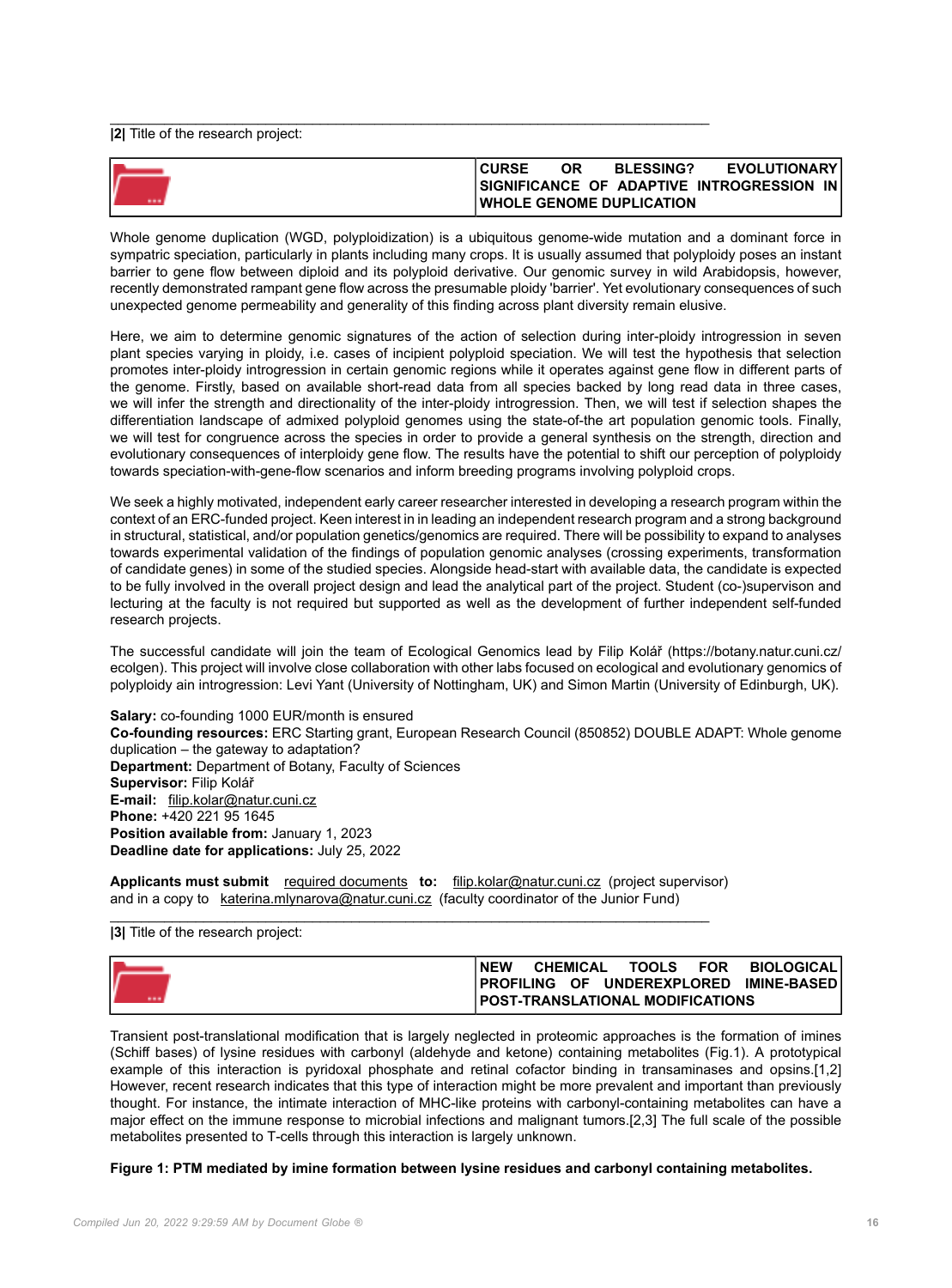

## Underexplored imine-based PTM

The aim of the proposal is the development of a chemical probe for selective labeling of imines in proteomes and the identification of specific proteins and metabolites involved. The design relies on the chemical reaction of imines with organic phosphites that generates a covalent adduct that can be further processed. Such a tool would enable fundamental insight into the metabolic surveillance of immune system that has also a significant translational potential.

### **References:**

[1] A. C. Eliot, J. Kirsch, Annu. Rev. Biochem. 2004, DOI 10.1146/ANNUREV.BIOCHEM.73.011303.074021.

- [2] L. O. Björn, Photobiology: The Science of Light and Life, Springer, 2015.
- [3] L. Kjer-Nielsen, O. Patel, A. J. Corbett, et al., Nature 2012, 491, 717.
- [4] A. J. Corbett, S. B. G. Eckle, R. W. Birkinshaw, et al., Nature 2014, 509, 361.

**Salary:** co-founding 1000 EUR/month is ensured **Department:** Dept. of Organic Chemistry, Faculty of Science, Charles University **Supervisor:** Jiří Míšek, PhD. **E-mail:** [misek@natur.cuni.cz](mailto:misek@natur.cuni.cz) **Phone:** +420 777 148 178 **Position available from:** January 1, 2023 **Deadline date for applications:** July 25, 2022

**Applicants must submit** [required documents](https://cuni.cz/UKEN-178.html#10) **to:** [misek@natur.cuni.cz](mailto:misek@natur.cuni.cz) (project supervisor) and in a copy to [katerina.mlynarova@natur.cuni.cz](mailto:katerina.mlynarova@natur.cuni.cz) (faculty coordinator of the Junior Fund)

#### \_\_\_\_\_\_\_\_\_\_\_\_\_\_\_\_\_\_\_\_\_\_\_\_\_\_\_\_\_\_\_\_\_\_\_\_\_\_\_\_\_\_\_\_\_\_\_\_\_\_\_\_\_\_\_\_\_\_\_\_\_\_\_\_\_\_\_\_\_\_\_\_\_\_\_\_\_ **|4|** Title of the research project:

| EVOLUTIONARY BASIS OF AUXIN PERCEPTION IN<br><b>GREEN LINEAGE</b> |
|-------------------------------------------------------------------|
|                                                                   |

The mechanism of action of auxin, a plant hormone with numerous morphogenic effects, has been investigated since pioneering Darwins' experiments. Upon auxin binding, the TIR1/AFB F-box complex steers specific gene expression changes that are required for the response to developmental and environmental cues. In addition, the TIR1/AFB F-box proteins also stimulate very rapid responses leading to changes in ion fluxes and specific protein modifications, including their phosphorylation. We still do not know how plants adopted in their evolutionary history this complex mechanism.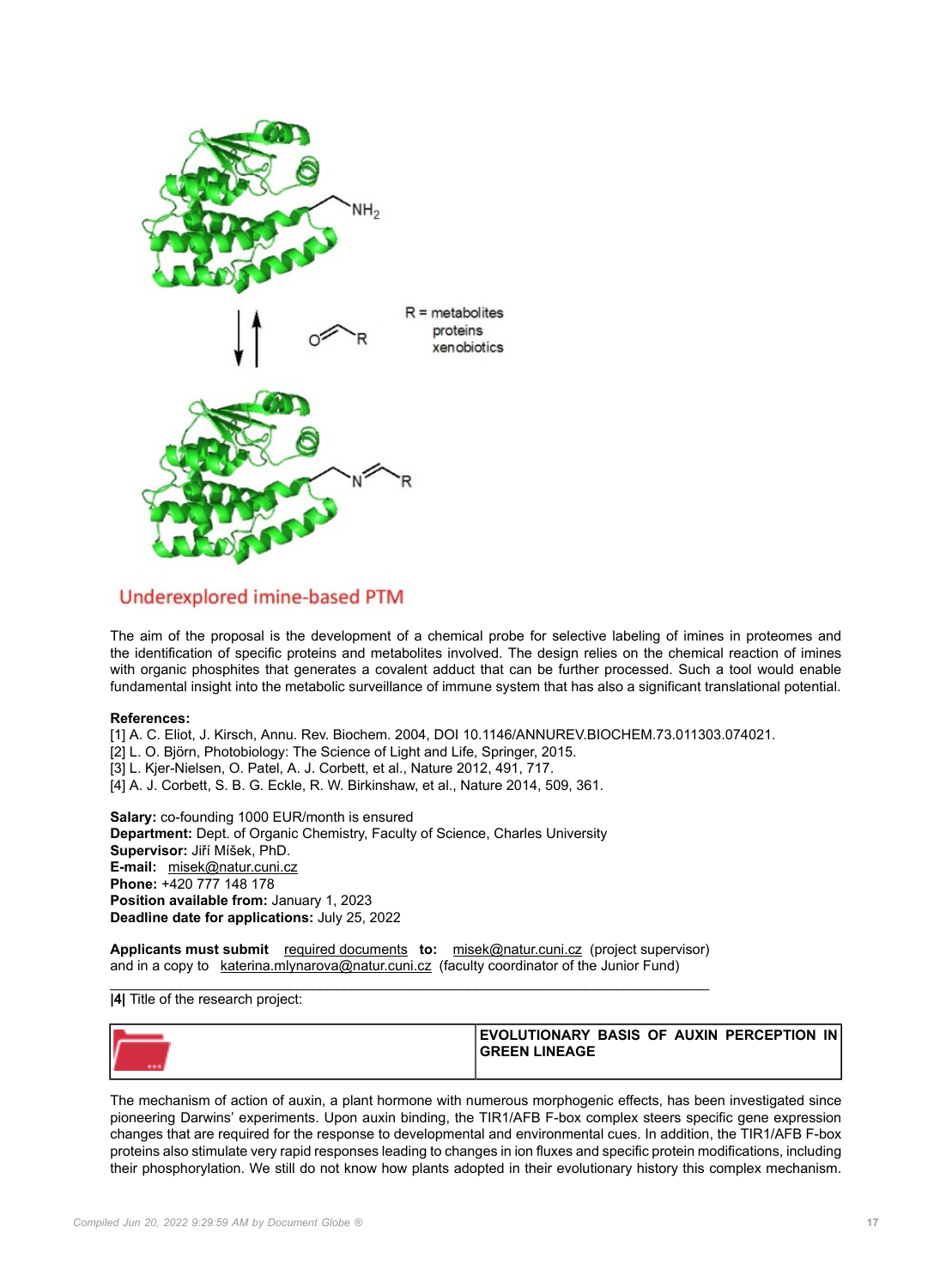In both early and late diverging streptophyte algae, there is now quite good evidence for the auxin biosynthesis and metabolism, auxin effects on the cell division and morphogenesis, as well as the presence of homologs of auxin influx and efflux carriers. However, these algal relatives lack clear homologs of TIR1/AFBs and AUX/IAAs, although in some of their clades, there are reported TIR1/AFB precursors with domains related to hormone receptor domains from land plants.

Based on the available evidence, the aims of this postdoc project are the following. First, the candidate will focus on the analysis of the dynamics of rapid responses of both early and late diverging streptophyte algae and selected bryophytes to the phytohormone auxin. In particular, growth and physiological responses (ion fluxes), as well as subcellular responses (such as calcium transients), will be monitored. Further, the task will be to address the physiological relevance of such responses for the particular organism. Finally, the signalling pathway underlying such responses will be reconstructed using bioinformatic evo-devo and proteomic approaches. This project will be carried out under the shared supervision and mentoring of the Jan Petrasek and Matyas Fendrych laboratories. In the Petrasek lab, representatives of streptophyte algae are well-established, including sequenced strains of complex shape Chara braunii and single cells models of Mesotaenium (late-diverging) and Mesostigma (early-diverging). It holds expertise in LC/MS analysis of auxinic compounds, transgenosis of selected algae strains and in vivo time-lapse microscopy, image analysis and micromanipulations. The Fendrych laboratory has the know-how and equipment to study rapid cellular responses of plants, including the microfluidic accessories and spinning disk microscopy. The postdoc will benefit from the shared mentoring of Jan Petrasek, Matyas Fendrych and Stanislav Vosolsobe, who is an expert on in silico phylogenetic approach. We plan to challenge biolistic transformation of germinating protonema or direct introduction of transgenic mRNA into the Chara cells by micromanipulation. We will attempt to introduce calcium reporters (GcAMP, rGECO1) for the observation of fast cellular response on auxin application in Chara.



**Figure 1: Chara braunii – stunning model for evolutionary study of plant complexity**

**Salary:** co-founding 1000 EUR/month is ensured **Co-funding resources:** Department of Experimental Plant Biology (Charles University) Cell Growth Laboratory (Matyáš Fendrych) **Department:** Department of Experimental Plant Biology **Supervisor:** Jan Petrášek **E-mail:** [petrasek@ueb.cas.cz](mailto:petrasek@ueb.cas.cz) **Phone:** +420 22 195 1695 **Position available from:** January 1, 2023 **Deadline date for applications:** July 25, 2022

**Applicants must submit** [required documents](https://cuni.cz/UKEN-178.html#10) **to:** [petrasek@ueb.cas.cz](mailto:petrasek@ueb.cas.cz) (project supervisor) and in a copy to [katerina.mlynarova@natur.cuni.cz](mailto:katerina.mlynarova@natur.cuni.cz) (faculty coordinator of the Junior Fund)  $\_$  , and the set of the set of the set of the set of the set of the set of the set of the set of the set of the set of the set of the set of the set of the set of the set of the set of the set of the set of the set of th

**|5|** Title of the research project:

| <b>EVOLUTIONARY SIGNIFICANCE OF THE GERM-LINE.</b><br><b>RESTRICTED CHROMOSOME IN SONGBIRDS</b> |
|-------------------------------------------------------------------------------------------------|
|                                                                                                 |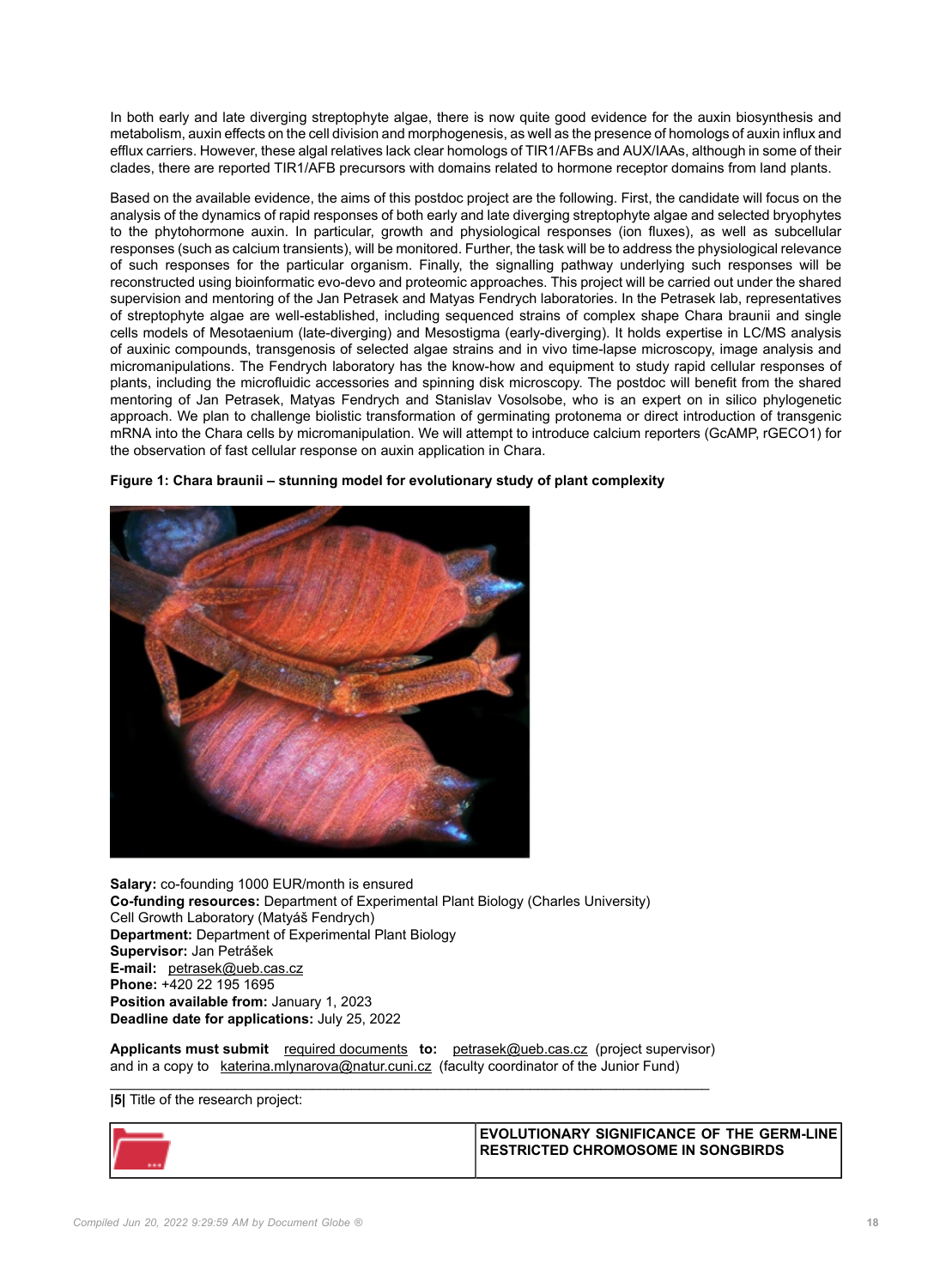In multicellular organisms, all cells of an individual normally contain the same genetic information and cell differentiation is controlled by turning on or turning off different combinations of genes. An alternative but rare way to change the developmental fate of cells is the loss of specific DNA sequences. A striking example of such programmed DNA elimination occurs in birds, where a whole chromosome is eliminated from somatic cells during early embryogenesis and is maintained only in the germline. Although the existence of this germline restricted chromosome (GRC) has been known for more than two decades from zebra finch (Taeniopygia guttata), only recently it has been demonstrated that this chromosome is very likely present in all songbirds, the largest and most diverse group of birds, comprising more than 5000 species, making them the largest taxonomic group with obligatory programmed DNA elimination. The function and evolutionary significance of this enigmatic chromosome is, however, still unknown.

The songbird GRC is an unusual chromosome in many respects. In male germ cells, it normally occurs as a single copy, while females contain two GRC copies, although many exceptions have been observed. Although the GRC has long been believed to only be maternally inherited, recent findings suggest that paternal inheritance can also occasionally occur. These observations indicate that the GRC often shows unstable meiotic and mitotic inheritance, similar to what has been observed in parasitic B chromosomes. And yet its presence in all songbird species analyzed so far indicates that it has not been lost from the genome for over 30 million years of songbird evolution. This suggests that, unlike B chromosomes, it has some essential function preventing its loss, which is, however, still unknown. In stark contrast to the evolutionarily stable chromosomes of birds, the GRC shows extremely dynamic evolution manifested by unusually large variation in its size as well as gene content among species and sometimes even within species. This suggests an intriguing possibility that the GRC could contribute to the relatively rapid radiation of songbirds compared to other bird lineages.

The aim of this project will be to determine the essential function of the GRC for songbirds and study its potential role in speciation in two model systems: (i) two closely related species of nightingales (Luscinia sp.) and (ii) multiple estrildid finches of the genus Lonchura. The selected candidate can utilize whole-chromosome GRC assemblies for these species, which we have generated during our ongoing research on the GRC. In addition, we will generate singlecell transcriptomic data from embryotic tissues and gonads to study the GRC gene expression during ontogeny.

The project will be realized at the Department of Zoology, Faculty of Science, Charles University in the lab of Population and speciation genetics under the supervision of Radka Reifová (http://web.natur.cuni.cz/~radkas). Furthermore, the project will be realized in close collaboration with the group of Alexander Suh, (University of East Anglia, Norwich, UK). The ideal candidate should have experience with bioinformatic analyses of genomic and transcriptomic data.

## Our recent publications on this topic:

Schlebusch SA et al. (2022). Rapid gene content turnover on the germline-restricted chromosome in songbirds. Nature Communications (in revision). https://doi.org/10.21203/rs.3.rs-1359388/v1

Sotelo-Mu?oz M, et al. (2022). Germline-restricted chromosome shows remarkable variation in size among closely related passerine species. Chromosoma 131(1-2):77-86.

Borodin P et al. (2022): Mendelian nightmares: The germline-restricted chromosome of songbirds. Chromosome Research. In press. https://doi.org/10.1007/s10577-022-09688-3

Johnson Pokorná M and Reifová R (2021). Evolution of B chromosomes: from dispensable parasitic chromosomes to essential genomic players. Frontiers in Genetics 12:727570.

## **Salary:** co-founding 1000 EUR/month is ensured

**Co-funding resources:** The causes and evolutionary consequences of programmed DNA elimination in songbirds. (23-07287S, GAČR project proposal, 2023-2025). Internal resources of the Department of Zoology if the GAČR project is not successful.

**Department:** Department of Zoology **Supervisor:** RNDr. Radka Reifová, Ph.D. **E-mail:** [radka.reifova@natur.cuni.cz](mailto:radka.reifova@natur.cuni.cz) **Phone:** +420221951852 **Position available from:** January 1, 2023 **Deadline date for applications:** July 25, 2022

**Applicants must submit** [required documents](https://cuni.cz/UKEN-178.html#10) **to:** [radka.reifova@natur.cuni.cz](mailto:radka.reifova@natur.cuni.cz) (project supervisor) and in a copy to [katerina.mlynarova@natur.cuni.cz](mailto:katerina.mlynarova@natur.cuni.cz) (faculty coordinator of the Junior Fund)

\_\_\_\_\_\_\_\_\_\_\_\_\_\_\_\_\_\_\_\_\_\_\_\_\_\_\_\_\_\_\_\_\_\_\_\_\_\_\_\_\_\_\_\_\_\_\_\_\_\_\_\_\_\_\_\_\_\_\_\_\_\_\_\_\_\_\_\_\_\_\_\_\_\_\_\_\_

## **|6|** Title of the research project:

|  | <b>SRC</b>          | IN | <b>BONE FORMATION</b> | OF. | ANALYSIS AND COMPARISON OF THE IMPORTANCE I<br><b>HIGHER</b> |
|--|---------------------|----|-----------------------|-----|--------------------------------------------------------------|
|  | <b>IVERTEBRATES</b> |    |                       |     |                                                              |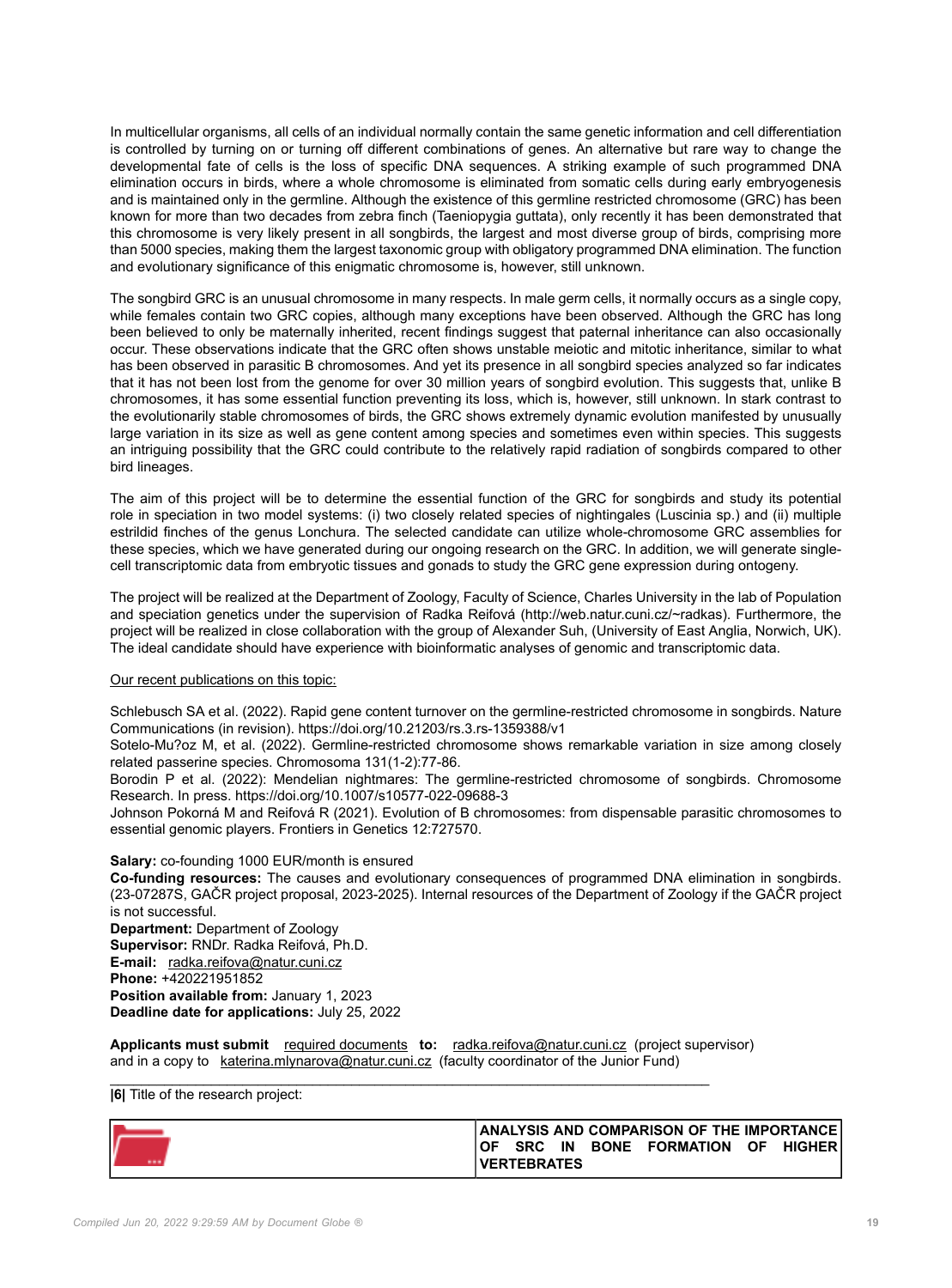## **Project description:**

The product of the *c-src* proto oncogene, tyrosine kinase Src, is an essential regulator of cellular physiological processes ranging from cell adhesion, migration to mitogenic and anti apoptotic signaling. Thus, finding the precise regulation of Src in living cells is key to both understanding Src-dependent signal transduction and developing effective Srctargeted therapeutic approaches. Although Src is ubiquitously expressed, targeted disruption of *c-src* in mice leads to only one major phenotype, osteopetrosis. This is the result of excessive accumulation of bone matrix caused by defective osteoclast function. The bones of mammals and birds differ in their inner structure and the role of Src in bird bone formation has not yet been analyzed.

The main research objective of this project is the elucidation of the role of Src in osteoclasts and the comparison of the specific role of Src in bone formation and osteoclast physiology between mammals and birds. The research will focus on description of the role of Src in bone formation in vivo and on osteoclasts physiology *in vitro*.

The *in vivo* experiments will include comparison of *src-/-* phenotype between murine and chicken. In collaboration with group of Dr. Hejnar (IMG, Prague) src / chicken will be prepared and analyzed for potential abnormalities in bone formation and bone resorbing activity of src / osteoclasts. These results will be compared to published phenotype of *src-/-* mice.

The in vitro experiments will focus on analyses of Src activation dynamics in correlation to bone resorbing activity of isolated osteoclasts. Src-FRET biosensor technology developed in our lab will be used. Both chicken and mice osteoclasts expressing Src-FRET biosensor will be prepared. The main focus will be on specific osteoclasts structures called sealing zones. These structures are responsible for bone resorption and cannot form when Src activity is inhibited. The dynamics of Src activation during formation of the sealing zones will be evaluated and correlated to bone resorption activity of the osteoclasts.

### **Candidate profile:**

The candidate should have a strong background in molecular cloning, biochemical analyses, cell-based assays and experience with live-cell fluorescence microscopy. Experience with FRET imaging is of further advantage.

### **Suggested reading:**

Koudelková L, Pataki AC, Tolde O, Pavlik V, Nobis M, Gemperle J, Anderson K, Brábek J, Rosel D. Novel FRET Based Src Biosensor Reveals Mechanisms of Src Activation and Its Dynamics in Focal Adhesions. Cell Chem Biol. 2019 Feb 21;26(2):255 268.e4. doi: 10.1016/j.chembiol.2018.10.024.

**Salary:** co-founding 1000 EUR/month is ensured **Co-funding resources:** National Institute for Cancer Research (LX22NPO5102) – program EXCELES of the Ministry of Education, Youth, and Sports of the Czech Republic **Department:** Department: Department of Cell Biology **Supervisor:** Doc. RNDr. Daniel Rösel, Ph.D. **E-mail:** [rosel@natur.cuni.cz](mailto:rosel@natur.cuni.cz) **Phone:** +420 32587 3900 **Web:** <http://web.natur.cuni.cz/cellbiol/invalab/> **Position available from:** January 1, 2023 **Deadline date for applications:** July 25, 2022

**Applicants must submit** [required documents](https://cuni.cz/UKEN-178.html#10) **to:** [rosel@natur.cuni.cz](mailto:rosel@natur.cuni.cz) (project supervisor) and in a copy to [katerina.mlynarova@natur.cuni.cz](mailto:katerina.mlynarova@natur.cuni.cz) (faculty coordinator of the Junior Fund)  $\_$  , and the set of the set of the set of the set of the set of the set of the set of the set of the set of the set of the set of the set of the set of the set of the set of the set of the set of the set of the set of th

## **|7|** Title of the research project:

| V | SYNTHESIS OF SELAGIBENZOPHENONE<br>DERIVATIVES AS CANDIDATES FOR SELECTIVE<br> ANTI-PROSTATE CANCER DRUGS. WITH NOVEL |  |  | BI |
|---|-----------------------------------------------------------------------------------------------------------------------|--|--|----|
|   | <b>IMODE OF ACTION.</b>                                                                                               |  |  |    |

## **Abstract**

Prostate cancer (PC) is the most common cancer in man (Int. J. Urol. 2018, 25, 220). It is therefore desirable to understand the biological mechanisms, identify new targets for a development of new strategies to combat PC, and last but not least to develop medicaments, which would show a selective cytotoxicity via interaction with these targets, preferably with no interference with healthy cells. During this project, new molecules will be prepared and evaluated for their selective cytotoxicity towards castration resistant metastatic PC carcinoma (PC-3). It is hypothesized that a novel mode of action is responsible for the effect of the molecules. The hypothesis and the design of the molecules results from our preliminary wet laboratory and in silico studies.

### Preliminary results

Natural products selagibenzophenones A, B, and C (Catalysts 2021, 11, 708. Eur. J. Org. Chem. 2022, e202200014) were prepared in our laboratory as well as 11 unnatural derivatives. Compounds were evaluated for their cytotoxic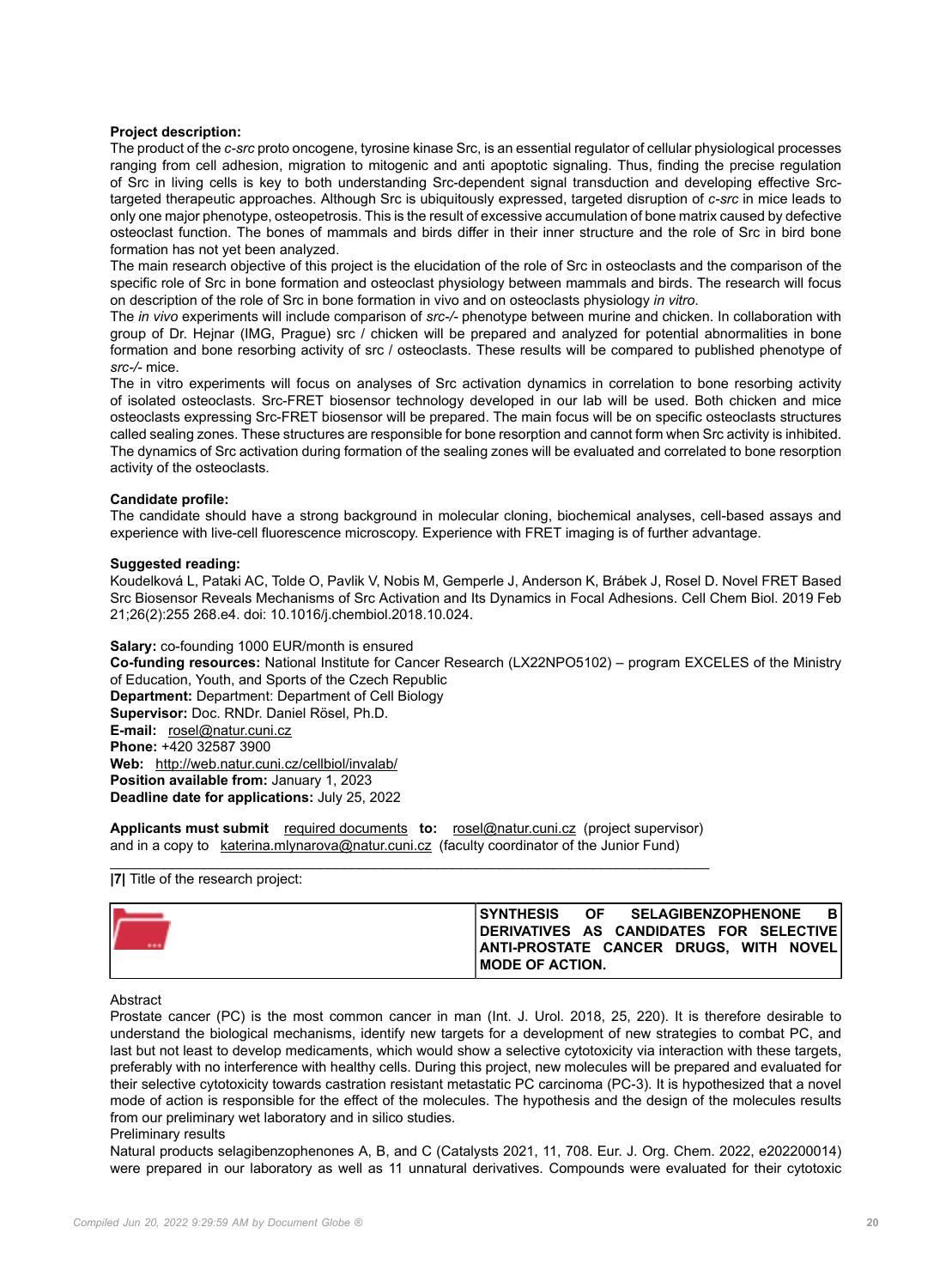properties at prostate (PC-3), colon (HT-29), breast cancer (MCF-7), and healthy cells (HUVEC). A lead candidate SMR036 was identified with cytotoxicity towards PC-3 cell lines with the activity in low micromolar range a low toxicity towards healthy cells, and with selectivity index up to 19 (cytotoxicity towards healthy/PC cells). In silico studies were carried out resulting into identification of two possible molecular targets, namely PDE42D and PARP1. A series of now dual inhibitors of the above enzymes was designed, using molecular docking. The proposed derivatives are expected to bind to both receptors and should have a good druggability resulting from ADMET analysis (Figure 1, *unpublished results*).

Figure 1:



## **Aims of the project**

The proposed symmetrical as well as non-symetrical derivatives will be prepared in the laboratory of the applicant by the postdoc and evaluated for the cytotoxic properties in the laboratory of collaborator (prof. Tugba Tumer). The inhibitory properties towards the identified targets will be evaluated. The role of the dual inhibitory effect on the selective cytotoxicity will be examined.

#### **Design of the research**

In the first stage, the designed molecules will be synthesized. The experience, previously gained, will be utilized within the preparation of the molecules with the symmetrical substitution pattern. The synthesis will commence from methyl gallate, which will be converted to triflates and cross-coupling reaction, followed by reduction of the ester moiety to aldehyde, addition of organomethylated species and oxidation to ketone (Scheme 1, upper sequence). For the synthesis of the non-symmetrical molecules, masking of the ortho-phenolic groups as acetals (e.g. in the reaction with acetone), further cross-coupling for introduction of moiety Ar1, deprotection, and decoration with moieties Ar2 will assure the access to the desired non-symmetrical derivatives (Scheme 1, bottom sequence).

Scheme 1:



In the later stage, the derivatives will be evaluated for their cytotoxic properties, as well as for their inhibitory properties towards the both targets of interest, in order to evaluate the above stated hypothesis. The evaluation will be carried out in a collaboration with prof. Tugba B. Tumer, who is (Çanakkale Onsekiz Mart University) with whom the collaboration was established and the preliminary data were collected.

#### **Significance**

The fulfilling the aims of the project will have an impact on the treatment of the castration resistant metastatic PC. First, successful demonstration that the dual inhibition of the PDE42D and PARP1 leads to a selective toxicity towards PC cells will represent a new therapeutic strategy and a novel treatment approach for the PC. The synthesized compounds will be new potential anti-cancer drugs with such a mode of action.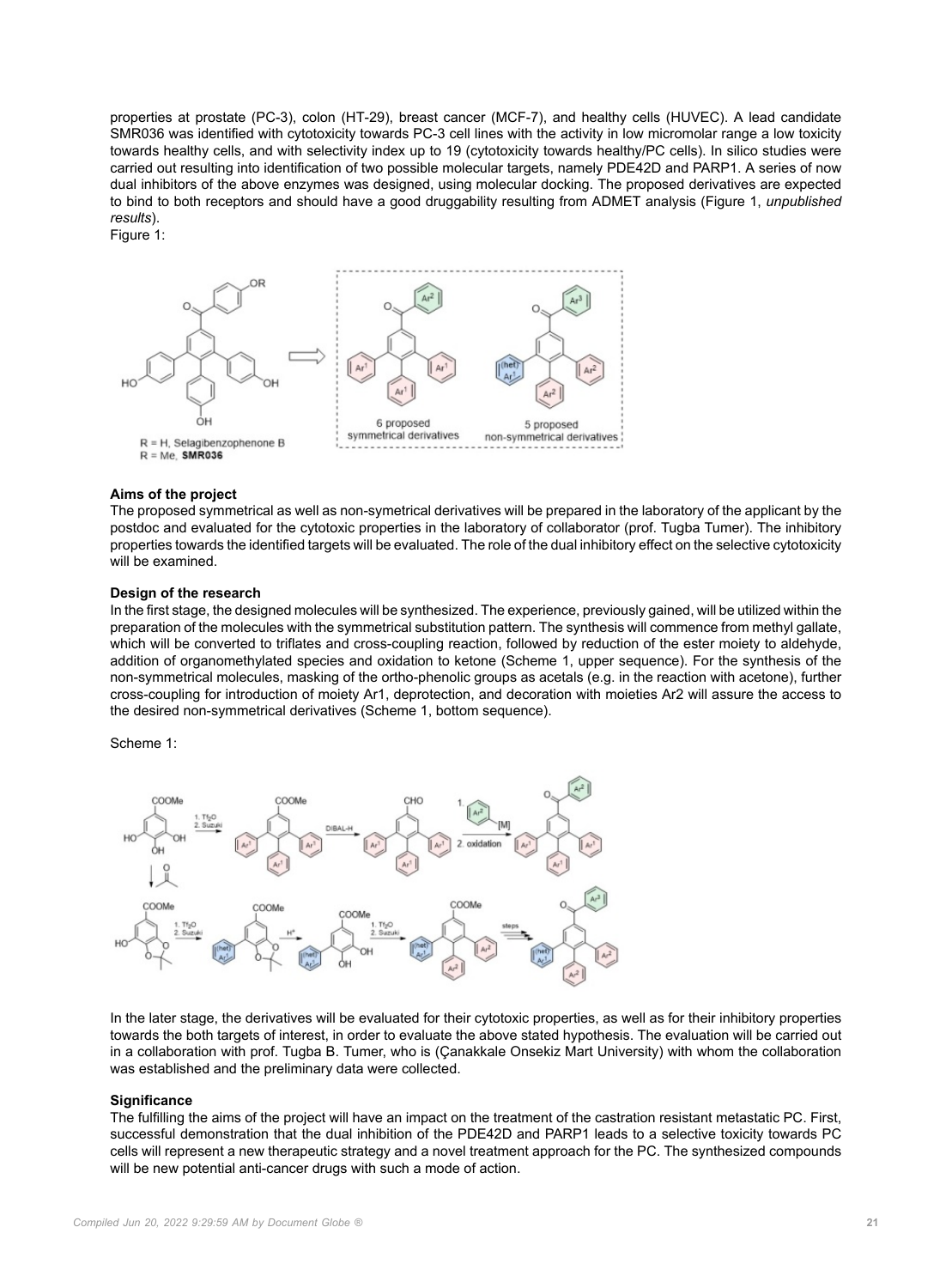**Salary:** co-founding 1000 EUR/month is ensured **Department:** Department of Organic Chemistry **Supervisor:** Dr. Lukas Rycek, MSc. **E-mail:** [rycekl@natur.cuni.cz](mailto:rycekl@natur.cuni.cz) **Phone:** +420 22195 1981 **Position available from:** January 1, 2023 **Deadline date for applications:** July 25, 2022

**Applicants must submit** [required documents](https://cuni.cz/UKEN-178.html#10) **to:** [rycekl@natur.cuni.cz](mailto:rycekl@natur.cuni.cz) (project supervisor) and in a copy to [katerina.mlynarova@natur.cuni.cz](mailto:katerina.mlynarova@natur.cuni.cz) (faculty coordinator of the Junior Fund)

## **Faculty of Law**

**|1|** Title of the research project:

| TRANSNATIONAL ADMINISTRATIVE LAW<br>IN | <b>THE</b> |
|----------------------------------------|------------|
| <b>IPOST-PANDEMIC ERA</b>              |            |
|                                        |            |

Transnational Administrative Law has attracted much attention so far by academicians in Europe and Beyond. The fact is, however, that the COVID Pandemics seems to produce new realities in various regimes of public law. These new realities include, inter alia, the (i) the phenomenon of reterritorialization of administrative law, (ii) increasing role of tailor-made administrative measures and (iii) massive emergence of circumvention of existing measures and their nonenforcement. In respect, research must be focused on these new realities and their impact on the existing scholarship in the field of Transnational Administrative Law. It is envisaged that the post-doc will address outlined questions (or other problems, arising during and in the aftermath of the Pandemics) in his/her research at the Department of Administrative Law and Administrative Science.

**Workplace:**Department of Administrative Law and Administrative Science) **Contact/supervisor:** Prof. Jakub Handrlica **E-mail:** [jakub.handrlica@prf.cuni.cz](mailto:jakub.handrlica@prf.cuni.cz) **Position available from:** January 1, 2023 **Deadline date for applications:** July 19, 2022 **Applicants must submit** [required documents](https://cuni.cz/UKEN-178.html#10) **or queries to** [international@prf.cuni.cz](mailto:international@prf.cuni.cz) .

\_\_\_\_\_\_\_\_\_\_\_\_\_\_\_\_\_\_\_\_\_\_\_\_\_\_\_\_\_\_\_\_\_\_\_\_\_\_\_\_\_\_\_\_\_\_\_\_\_\_\_\_\_\_\_\_\_\_\_\_\_\_\_\_\_\_\_\_\_\_\_\_\_\_\_\_\_ **|2|** Title of the research project:

| IWATER LAW AND PROTECTION IN THE CZECHI                                                     |
|---------------------------------------------------------------------------------------------|
| <b>IREPUBLIC AND ISRAEL (DE LEGE LATA AND DE)</b><br>LEGE FERENDA) IN THE INTERNATIONAL AND |
| <b>IEUROPEAN CONTEXT</b>                                                                    |

The research and the final monograph should be focused on the problems with the protection of water (both quantity as well as quality) in the valid legal regulations of Czechia and Israel. Israel is taken as the world leader in the water management and its legal regulation. The problems of the floods and dry seasons are general problems caused especially by the climate change. The monograph should be concentrated on the question of the good practice and its inspiration from the Czech Republic and whole EU. Both aspects - mitigation as well as adaptation of the water management and treatment - should be taken in account. The results may even be some drafts for the Czech and European legislation and decision making.

**Workplace:** Department of Environmental Law, Law Faculty of the Charles University **Contact/supervisor:** Prof. JUDr. Milan DAMOHORSKÝ, DrSc., Head of the DEL **E-mail:** [damohors@prf.cuni.cz](mailto:damohors@prf.cuni.cz) **Position available from:** January 1, 2023 **Deadline date for applications:** July 19, 2022 **Applicants must submit** [required documents](https://cuni.cz/UKEN-178.html#10) **or queries to** [international@prf.cuni.cz](mailto:international@prf.cuni.cz) .

\_\_\_\_\_\_\_\_\_\_\_\_\_\_\_\_\_\_\_\_\_\_\_\_\_\_\_\_\_\_\_\_\_\_\_\_\_\_\_\_\_\_\_\_\_\_\_\_\_\_\_\_\_\_\_\_\_\_\_\_\_\_\_\_\_\_\_\_\_\_\_\_\_\_\_\_\_ **|3|** Title of the research project:

| <b>CARPATHIAN CONVENTION AND ITS APPLICATION</b> |
|--------------------------------------------------|
| AND ENFORCEMENT IN CZECHIA AND UKRAINE           |
| FROM THE LEGAL POINT OF VIEW                     |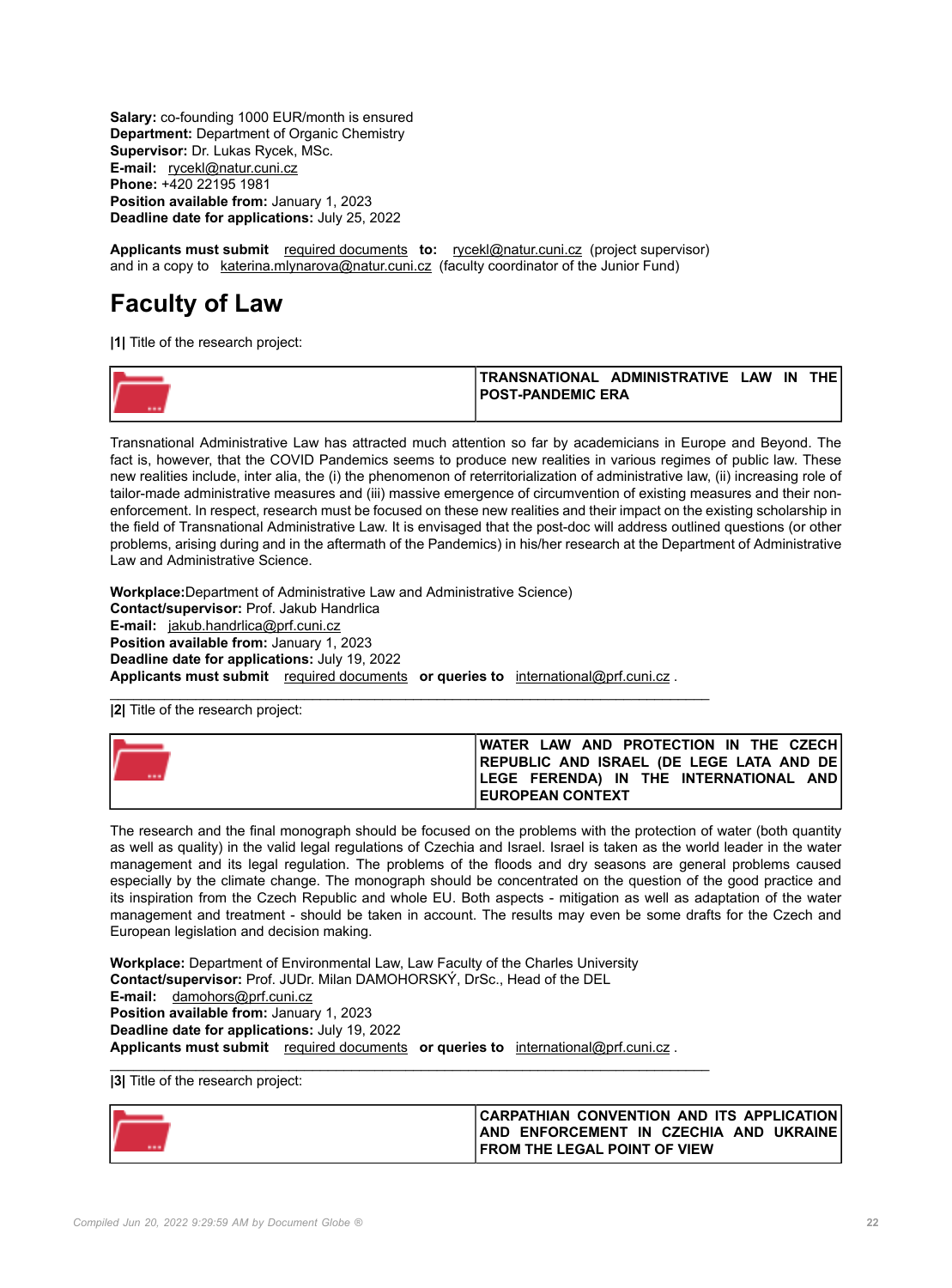The research and the final monograph should be focused on the problems with the protection of forests, water, land, nature and landscape in the valid legal regulations of Czechia and Ukraine.

Both countries are the member parties of the Carpathian Convention (The Framework Convention on the Protection and Sustainable Development of the Carpathians), adopted in Kyiv (May 2003 - next year would be the 20. anniversary) together with five other countries of the region (Hungary, Slovakia, Poland, Serbia and Poland). Carpathian Convention is a good example of regional international cooperation of the sustainable development and management of one of the largest European mountain system (the total area of 190 000 km2).

There are some troubles caused by climate change, bad forest management, tourism, water dry seasons etc. in the practice.

The monograph should be concentrated on the question of the good practice and its inspiration from the Czech Republic (western part of Carpathians Mountains) and Ukraine (the most eastern part of the Carpathian Mountains) and vice versa in Europe. Both aspects – legal regulation and its enforcement - should be taken in account. The results may be even some drafts for Ukraine (or vice versa) from the Czech and international law for its future legislation and decision making.

**Workplace:** Department of Environmental Law, Law Faculty of the Charles University **Contact/supervisor:** Prof. JUDr. Milan DAMOHORSKÝ, DrSc., Head of the DEL **E-mail:** [damohors@prf.cuni.cz](mailto:damohors@prf.cuni.cz) **Position available from:** January 1, 2023 **Deadline date for applications:** July 19, 2022 **Applicants must submit** [required documents](https://cuni.cz/UKEN-178.html#10) **or queries to** [international@prf.cuni.cz](mailto:international@prf.cuni.cz) .

 $\_$  , and the set of the set of the set of the set of the set of the set of the set of the set of the set of the set of the set of the set of the set of the set of the set of the set of the set of the set of the set of th

**|4|** Title of the research project:

| WHAT CAN (SHOULD) THE STATE OFFER TO FORCED |
|---------------------------------------------|
| IMIGRANTS AFTER THE END OF TEMPORARYI       |
| <b>PROTECTION OR SIMILAR STATUS?</b>        |

We are looking for a colleague to join our Refugee and Migration Law research team to work on the topic "What can (should?) the state offer to forced migrants after the end of temporary protection or similar status?".

In 2022, the Council of the EU declared temporary protection (under the relevant EU Directive) in response to the influx of people from Ukraine. This status is explicitly temporary; the Directive allows for its extension up to a total maximum period of three years. So the question for the state is: what next? It is possible to draw inspiration from the approach of states in the past, particularly in the 1990s, when, after the end of temporary refuge for persons from the former Yugoslavia, some states (including the Czech Republic) allowed access to residence status in addition to voluntary returns. A sub-theme here may be, among other things, that other protection statuses are also temporary, but permanent solutions are considered: voluntary return, resettlement or local integration.

**Workplace:** Center for Migration and Refugee Law of the Department of International Law **Contact/supervisor:** JUDr. Věra Honusková, Ph.D. **E-mail:** [honuskov@prf.cuni.cz](mailto:honuskov@prf.cuni.cz) **Position available from:** January 1, 2023 **Deadline date for applications:** July 19, 2022 **Applicants must submit** [required documents](https://cuni.cz/UKEN-178.html#10) **or queries to** [international@prf.cuni.cz](mailto:international@prf.cuni.cz) .

\_\_\_\_\_\_\_\_\_\_\_\_\_\_\_\_\_\_\_\_\_\_\_\_\_\_\_\_\_\_\_\_\_\_\_\_\_\_\_\_\_\_\_\_\_\_\_\_\_\_\_\_\_\_\_\_\_\_\_\_\_\_\_\_\_\_\_\_\_\_\_\_\_\_\_\_\_ **|5|** Title of the research project:

| COMPENSATION IN INTERNATIONAL LAW |
|-----------------------------------|
|                                   |

We are looking for a colleague to join our research team to work on the topic "Compensation to individuals in international law".

Reparation (indemnification) belongs to the topics of international law that are both classical and very modern. The classical aspect relates to restitution and compensation as two major forms of the reparation obligation, which forms the content of the responsibility of States for internationally wrongful acts. The modern dimension of the topic also relates to the right of individuals and various non state actors to reparations. The internationalist doctrine has only started to analyse this aspect. However, the dynamic nature of international law should be taken into consideration. The recent developments in this law seem to open a direct access of individuals to reparation. While individual claims increase in number, inter state disputes based on the diplomatic protection are less frequent. The individualization and depolitization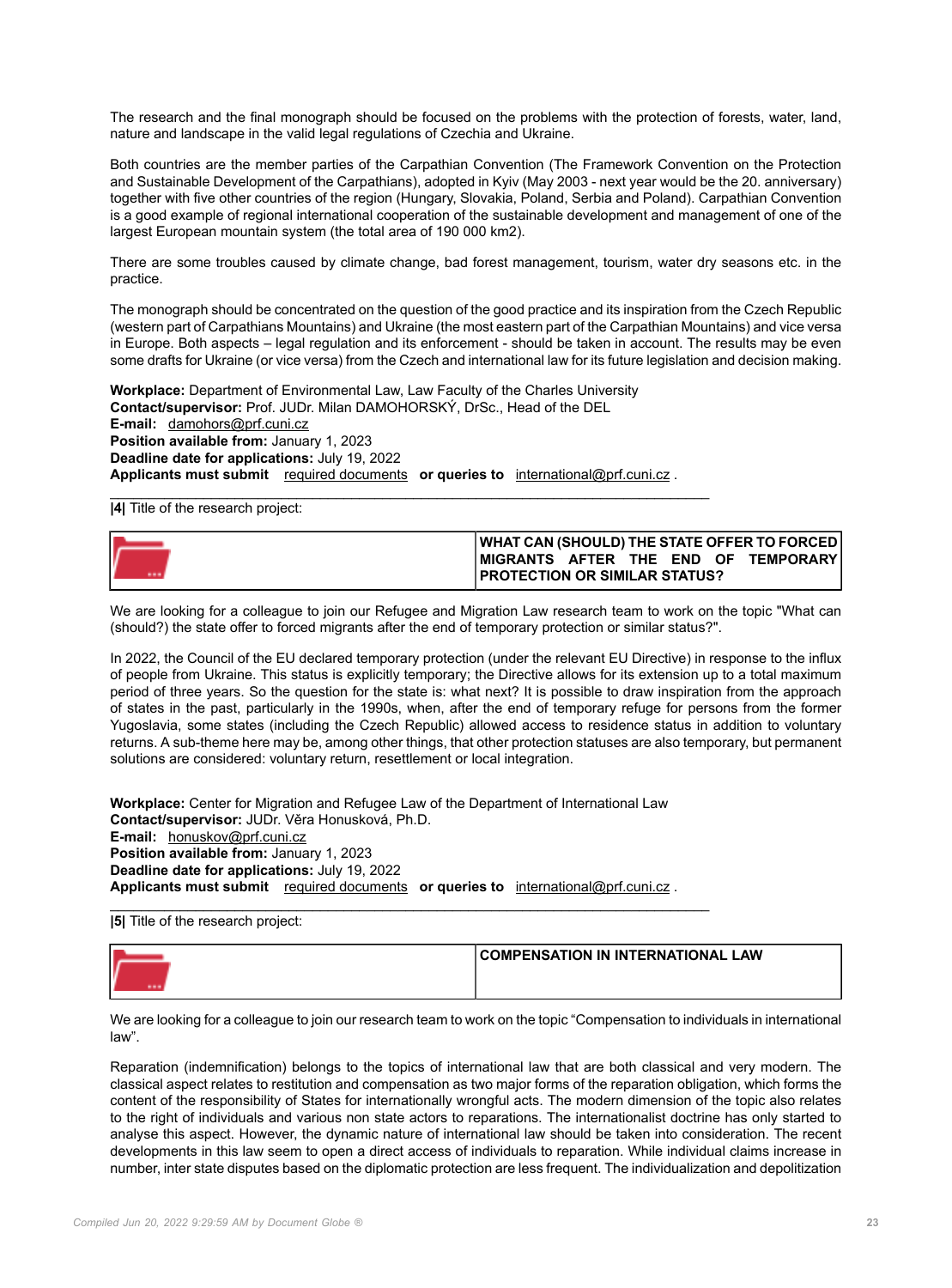of international disputes is generally considered as a positive trend, taking place mostly in the international law of human rights and international investment law. Even the recent development in international criminal law has contributed to this trend, in particular since the establishment of the International Criminal Court. It aims not only at punishing perpetrators of crimes but also at indemnifying victims of such crimes, in the forms of restitution, compensation and rehabilitation. The developments in the area of international humanitarian law are less definite, as most States show reluctance to grant reparation to individuals harmed by the actions of their armed forces within armed conflicts. The research aims at verifying whether the practice of international courts, criminal tribunals and other institutions acting in the field just results in the creation of special regimes, thus contributing to the fragmentation of international law, or whether it could actually bring about deeper structural changes of general international law.

**Workplace:** Department of International Law **Contact/supervisor:** prof. JUDr. Pavel Šturma, DrSc. **E-mail:** [sturma@prf.cuni.cz](mailto:sturma@prf.cuni.cz) **Position available from:** January 1, 2023 **Deadline date for applications:** July 19, 2022 **Applicants must submit** [required documents](https://cuni.cz/UKEN-178.html#10) **or queries to** [international@prf.cuni.cz](mailto:international@prf.cuni.cz) .

## **Faculty of Medicine in Pilsen**

**|1|** Title of the research project:

|  | INJECTABLE HYDROGELS FOR CARTILAGE AND |  |  |
|--|----------------------------------------|--|--|
|  | <b>IBONE TISSUE ENGINEERING</b>        |  |  |
|  |                                        |  |  |

## **Input premise**

Bone tissue engineering is an important field of the improvement, repair, or replacement, of damaged cartilage and bone tissue. Hydrogels in the form of 3D scaffolds have shown great potential for these applications. Due to their ability to absorb significant amount of water, high similarity to the natural extracellular matrix and biocompatibility, they are finding increasing applications in biomedicine. All these properties depend on the composition and morphology of the hydrogel and type of its crosslinking. The specific use of a hydrogel requires tailoring its properties to the environment where it becomes a carrier for cells and other substances important for their growth. Ideally, such scaffolds should be sufficiently porous, highly biocompatible, non-toxic, encourage cell proliferation, and differentiation and the formation of new tissue. They should also have stable mechanical properties, degrade in response to new tissue formation, facilitate diffusion of nutrients and metabolites, adhere to and integrate with surrounding tissue to fill the wound site properly. Recently, injectable hydrogels have attracted the attention of biomaterials scientists in the field of cartilage and bone tissue engineering, as they enable to facilitate surgery and implantation using non-invasive injection method. The used material should create the desired shape and fill irregular defects perfectly.

Injectable hydrogels can be prepared using biomaterials based on natural or synthetic polymers or their composites. The aim of the research will be to prepare an injectable hydrogel with an optimal composition that will meet all the important requirements for 3D scaffolds for bone and cartilage tissue engineering. Both *in vivo* and *in vitro* methods will be used for verification the properties of hydrogels.

An indivisible part of this research will be the publication of obtained results and their presentation at scientific seminars and conferences.

## **Qualifications**

- Ph.D. (or equivalent) degree in chemistry, biochemistry or medicine, max. 5 years from graduation
- Excellent English communication skills both in written and oral form

• Technical skills in chemistry, biochemistry, molecular biology and cell biology (e.g. basic chemical synthesis, cell cultures, biochemical assays, immunocytochemistry, real time quantitative PCR, RT-PCR and related molecular biology methods) – advanced experience

- High motivation, ability to conduct collaborative research
- Track record of publications in peer-reviewed journals: at least 5 publications in IF journals, two as a first author

## **The applicants should submit**

- [Letter of Reference](https://cuni.cz/UK-3887-version1-priloha2_letter_of_reference_new.docx)
- [Application for post-doc grant at Charles University](https://cuni.cz/UK-3887-version1-priloha1_application_new.docx)
- Curriculum vitae
- List of publications
- Copy of university diploma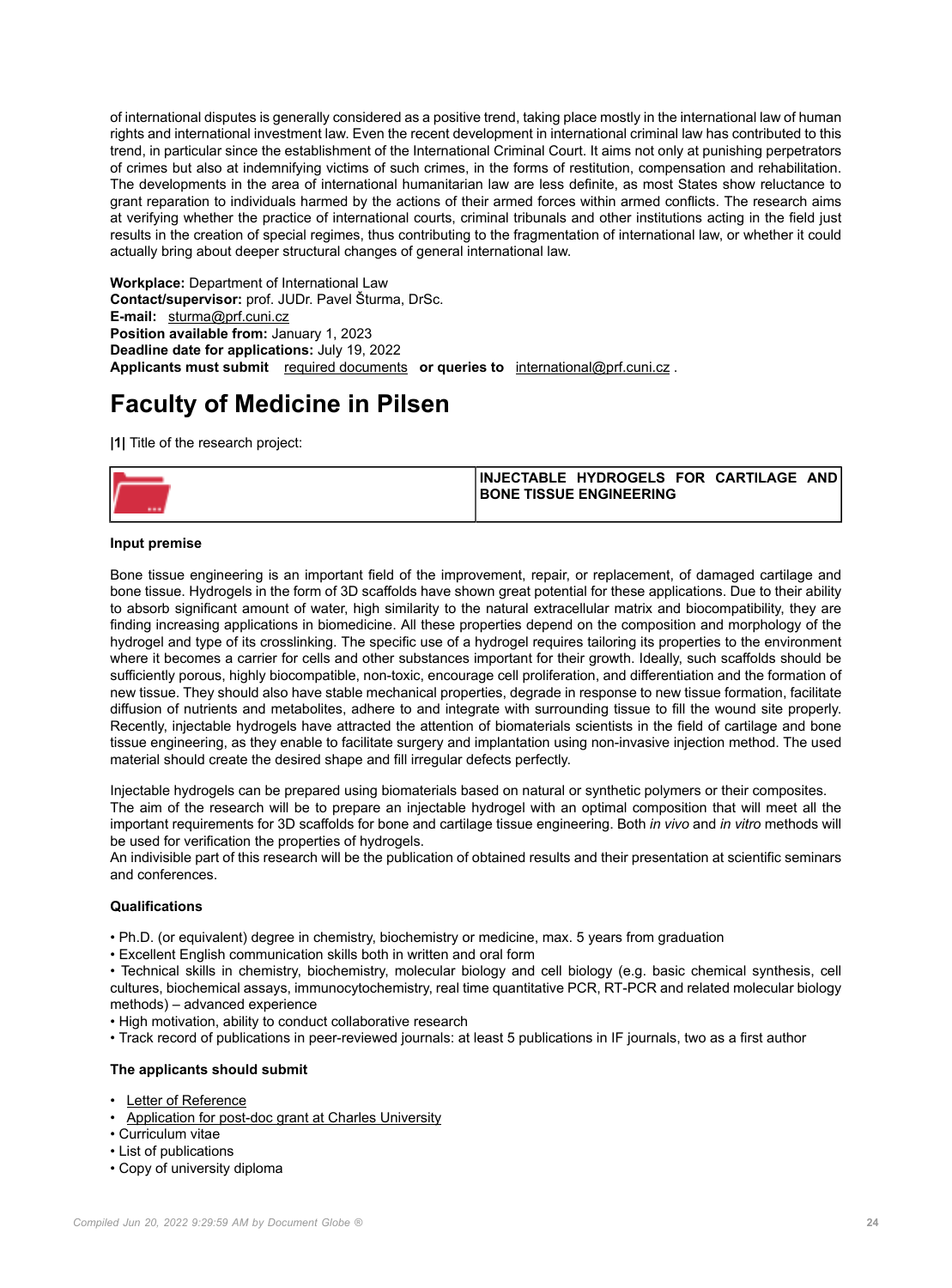• Brief description of prior research, skills and experiences

**Gross wage:** 40 000,- CZK per month (approx. 1 600 €) **Department:** Faculty of Medicine in Pilsen, Department of Medical Chemistry and Biochemistry **Supervisor:** Mgr. Jana Dvořáková, Ph.D. **E-mail:** [Jana.Dvorakova@lfp.cuni.cz](mailto:Jana.Dvorakova@lfp.cuni.cz) **Phone:** +420 377 593 286 **Position available from:** January 1, 2023 **Deadline date for applications:** July 17, 2022

**Applicants must submit** [required documents](https://cuni.cz/UKEN-178.html#10) **to:** Jitka Černohousová - [Jitka.Cernohousova@lfp.cuni.cz](mailto:Jitka.Cernohousova@lfp.cuni.cz)

## **Faculty of Pharmacy in Hradec Králové**

**|1|** Title of the research project:

| BIOINFORMATIC ANALYSIS OF TRANSCRIPTOMIC                                                |
|-----------------------------------------------------------------------------------------|
| LIPIDOMIC DATA FROM PRECLINICAL<br><b>AND</b>                                           |
| DEVELOPMENT OF NOVEL DRUGS FOR THET<br><b>TREATMENT OF LIVER AND METABOLIC DISEASES</b> |

### **Description (Annotation):**

The postdoc/junior researcher position is open for a motivated researcher for nuclear receptor research employing omics methods. The applicant will be mainly involved in data analysis of transcriptomic data and interpretation of the data with respect to metabolic effects of novel nuclear receptor ligands.

### **Requirements for applicant:**

We are seeking a talented and highly motivated individual with a strong interest and expertise in Next Generation Sequencing (NGS) technologies to support R&D projects on the development and characterization of novel nuclear receptor ligands. Knowledge of and/or experience with sequencing platforms (e.g., Illumina), and experience with data analysis tools and programming languages would be beneficial.

The candidate will analyze the transcriptomic effects of nuclear receptors using both RNA-seq and RT-PCR assays.

Applicant should have experience with the methods and his/her data have been published in a good journal.

The applicant should have expertise with basic molecular biology techniques (i.e., PCR, and qPCR), total RNA isolation and analysis, NGS-based library preparation, DNA fragment analyzers, etc.

In addition, the applicant will work on different cellular models and assays to analyze the effect of nuclear receptor activation using TF-FRET or luciferase reporter assays.

Applicant should be able to work independently in a pharmacological laboratory and perform data and statistical analyses.

Applicant should be able to work in a team of students and postdocs, she/he should have good written and verbal communication skills in English.

### **Workplace/Institution:**

Research Group of Clinical and Molecular Pharmacotherapy, Charles University, Faculty of Pharmacy in Hradec Králové.

**Supervisor:** prof. PharmDr. Petr Pávek, Ph.D. **Email:** [pavek@faf.cuni.cz](mailto:pavek@faf.cuni.cz) **Phone:** +420 495 067 334 **Position available from:** 1st of January 2023 **Deadline date for applications:** 11th of July 2022

**Applicants must submit all** [required documents](https://cuni.cz/UKEN-178.html#10) including description of prior research, technical skills and scientific experience, to the project supervisor, prof. PharmDr. Petr Pávek, Ph.D. ( [pavek@faf.cuni.cz](mailto:pavek@faf.cuni.cz) )

## **Center for Economic Research and Graduate Education**

**|1|** Title of the research project:

| INSTITUTIONAL ECONOMICS. ECONOMIC HISTORY<br><b>AND APPLIED ECONOMICS</b> |
|---------------------------------------------------------------------------|
|                                                                           |